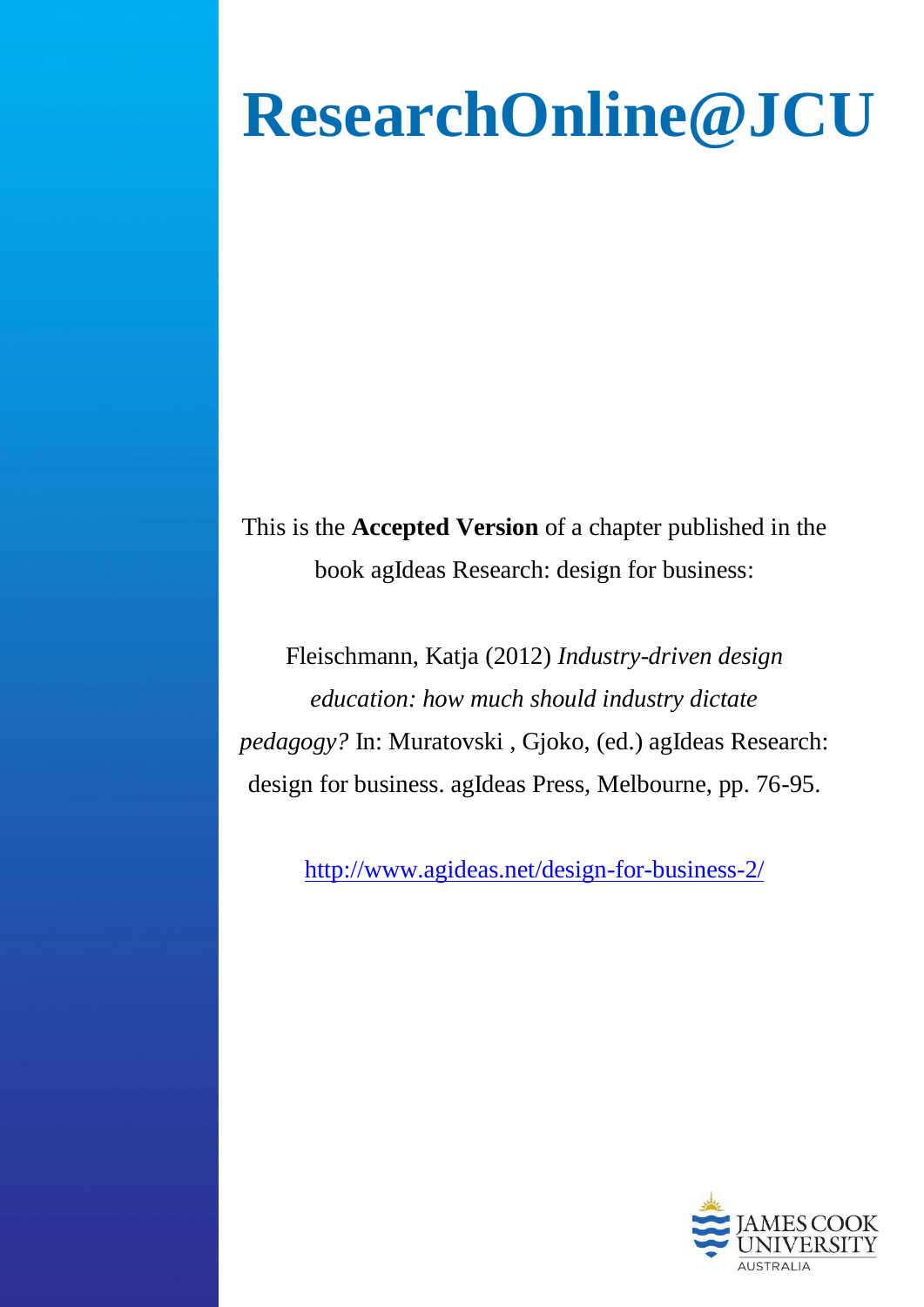# **Industry-Driven Design Education: How Much Should Industry Dictate**

# **Pedagogy?**

# Katja Fleischmann

Senior Lecturer, School of Creative Arts, James Cook University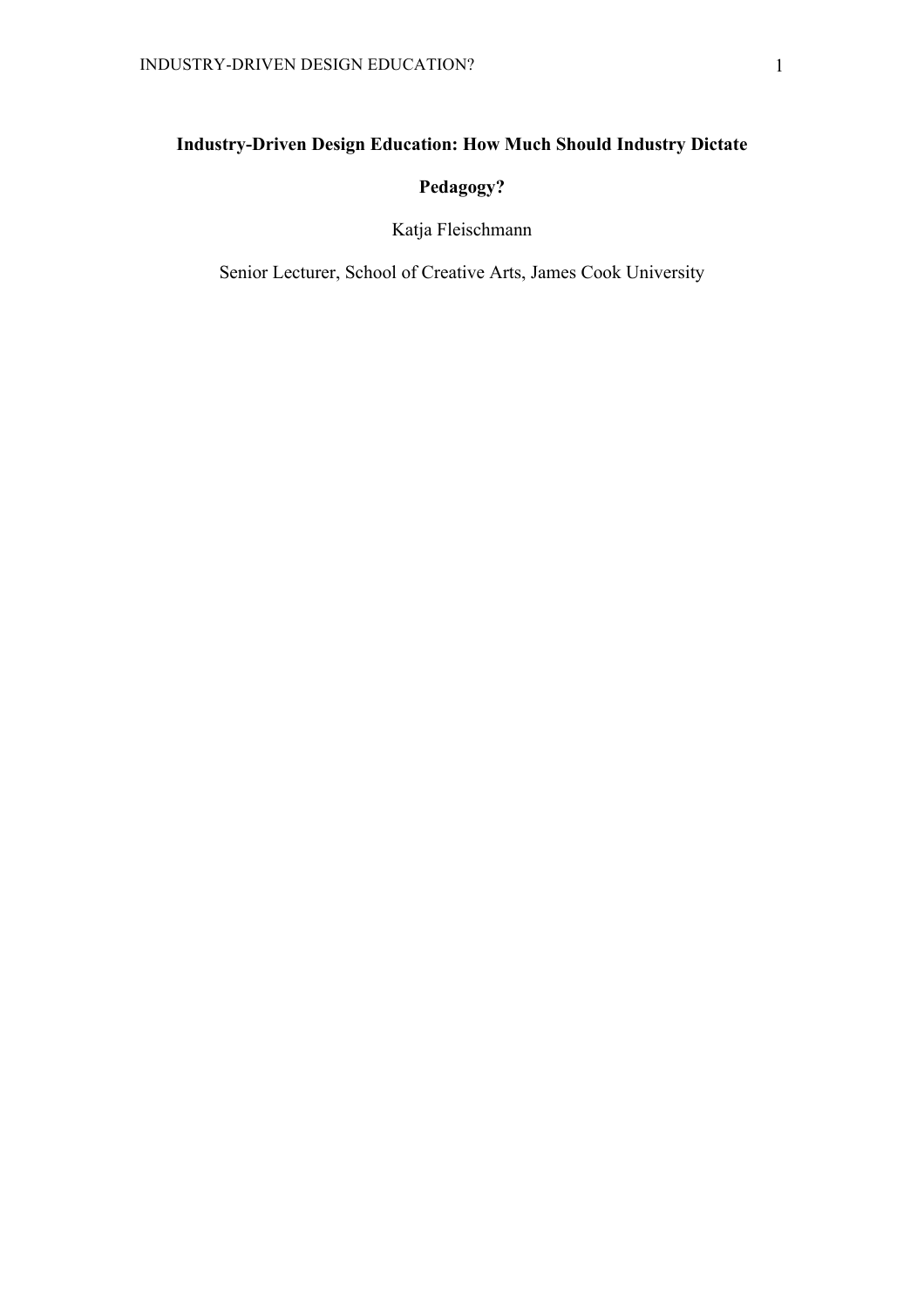#### **Abstract**

The value of design has grown far beyond its traditional role as merely a contributor to the well being of society and has recently been recognised as key to the global innovation process and a key to sustainable long term economic development (e.g. CiRAC, 2005, p. 5; Design Singapore Council, 2009; H.M. Treasury, 2005; Woodham, 2010). These developments are significant because designers and their education become a focus in newly introduced economic agendas and National Design Policies in many countries (e.g. Denmark, India, Singapore). This has led to a process of benchmarking design education in various countries to ensure that higher design education is preparing the designer needed for the  $21<sup>st</sup>$  century. Throughout this process similar findings emerged and specific to digital media design education it was revealed that digital media design graduates are arguably not sufficiently prepared to bridge the gap between university and industry (60Sox, 2009, 2010; Design Council and Creative & Cultural Skills, 2007; ISIS, 2011). While universities are under increasing pressure to demonstrate that their graduates are ready to proactively navigate the world of work (Bridgstock, 2009), it is clear that there are ongoing issues that need to be addressed in order to enable digital media design students to add value to industry and business.

In response to the identified shortfalls of undergraduate digital media design education, an alternative learning and teaching model, the POOL Model framework (Fleischmann, 2010, 2011), was developed, implemented and tested over a period of two years across six subjects in the Bachelor of New Media Arts' digital media design major at the School of Creative Arts at James Cook University. While a broad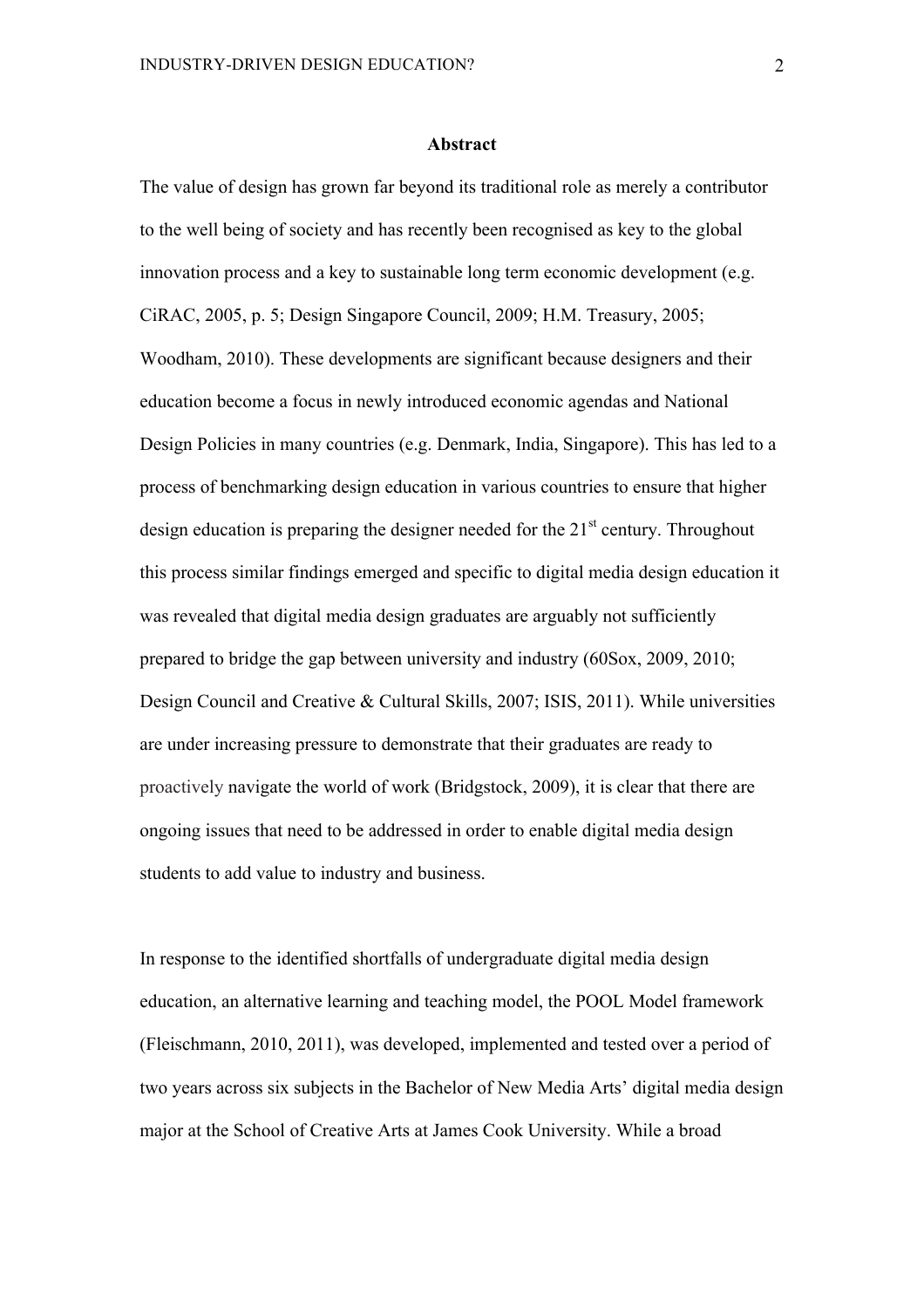underpinning strategy of the POOL Model framework is to reflect industry practice through implementing workplace realities such as multidisciplinary teamwork with disciplinary constellations driven by the nature of a tasks, an equally important core strategy is to engage students with industry and community and making such engagement an integrated part of the undergraduate design curriculum.

While critical voices question how much should market/industry dictate pedagogy (Adams, 2006; Tunstall, 2006) stronger links to industry to better prepare students for the demands of the market are clearly identified by others (Ball, 2003; Design Council, 2005; Design Council and Creative & Cultural Skills, 2007; Livingston & Harvey, 2010). In context of these ambiguous views the question if integrating industry/community into the undergraduate digital media design learning environment result in better preparing digital media design students for industry practice was explored.

*Keywords*: industry-driven design education, POOL Model framework, industry and community engagement, multidisciplinary collaboration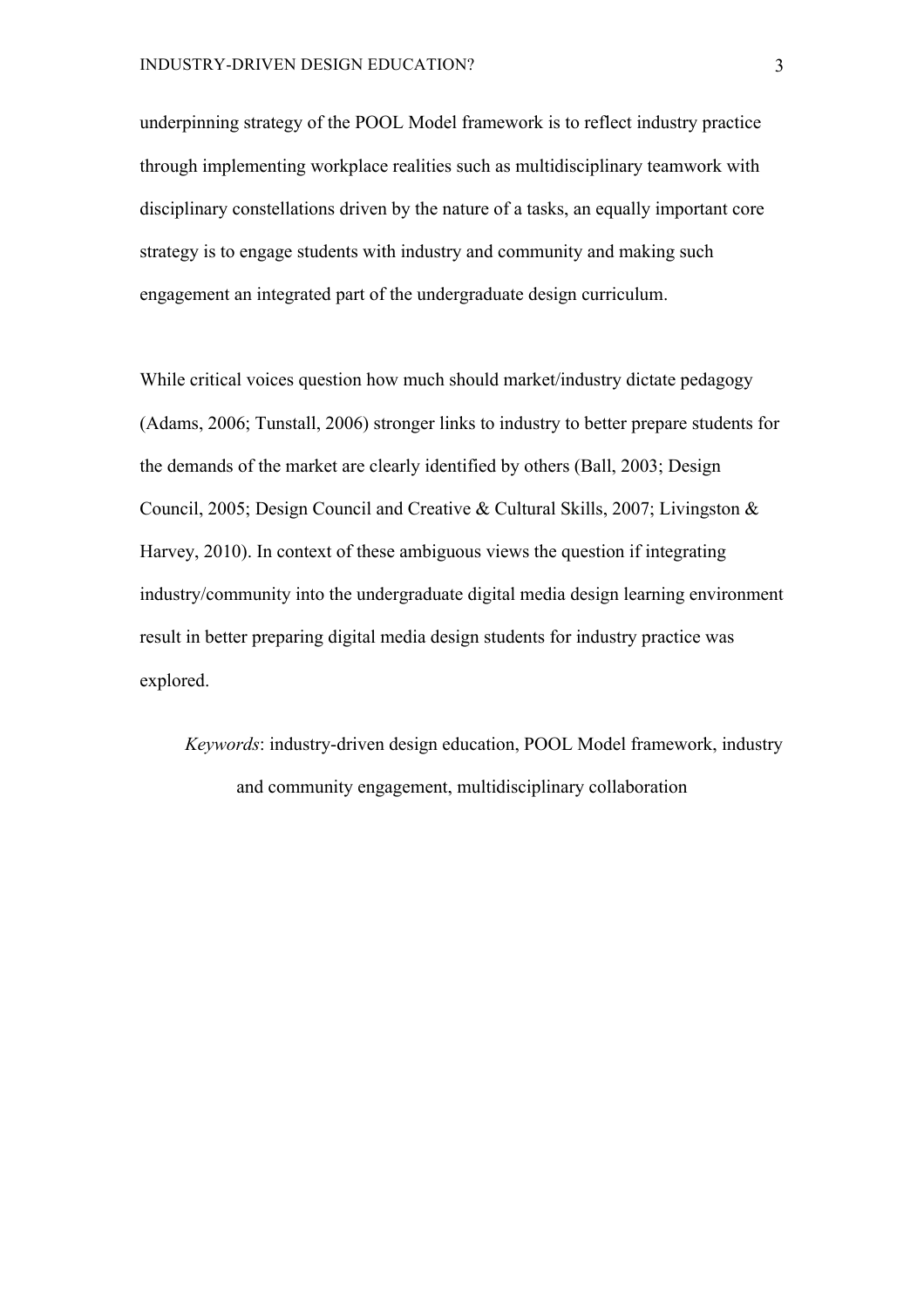# **Industry-Driven Design Education: How Much Should Industry Dictate Pedagogy?**

The value of design has grown far beyond its traditional role as merely a contributor to the well-being of society, and has been recognised as vital to the global innovation process and a key to sustainable long-term economic development (e.g. CiRAC, 2005, p. 5; Design Singapore Council, 2009; H.M. Treasury, 2005; Woodham, 2010). For many organisations, design has increasingly become a strategic enhancement tool (Whyte & Bessant, 2007). These developments are significant because designers and their education become a focus in newly introduced economic agendas and National Design Policies in many countries (e.g., Denmark, India, Singapore). This has led to a process of benchmarking design education in various countries to ensure that higher education is preparing the designer needed for the  $21<sup>st</sup>$ century. Throughout this process similar findings emerged; specific to digital media design education it was revealed that digital media design graduates may not be sufficiently prepared to bridge the gap between university and industry (60Sox, 2009, 2010; DCITA, 2006; Design Commission, 2011; Design Council and Creative & Cultural Skills, 2007; ISIS, 2011). While universities are under increasing pressure to demonstrate the readiness of their graduates to proactively navigate the workplace (Bridgstock, 2009), it is clear that there are ongoing issues that must be addressed in order to enable digital media design students to add value to industry and business. Some suggest close links to industry and strong connections with design practice are necessary (Churman, 2004; Design Council and Creative & Cultural Skills, 2007; State Government of Victoria, 2010; Steane, 2010) and key to resolve current shortfalls in design education (Clews & Mallinder, 2010; Design Council and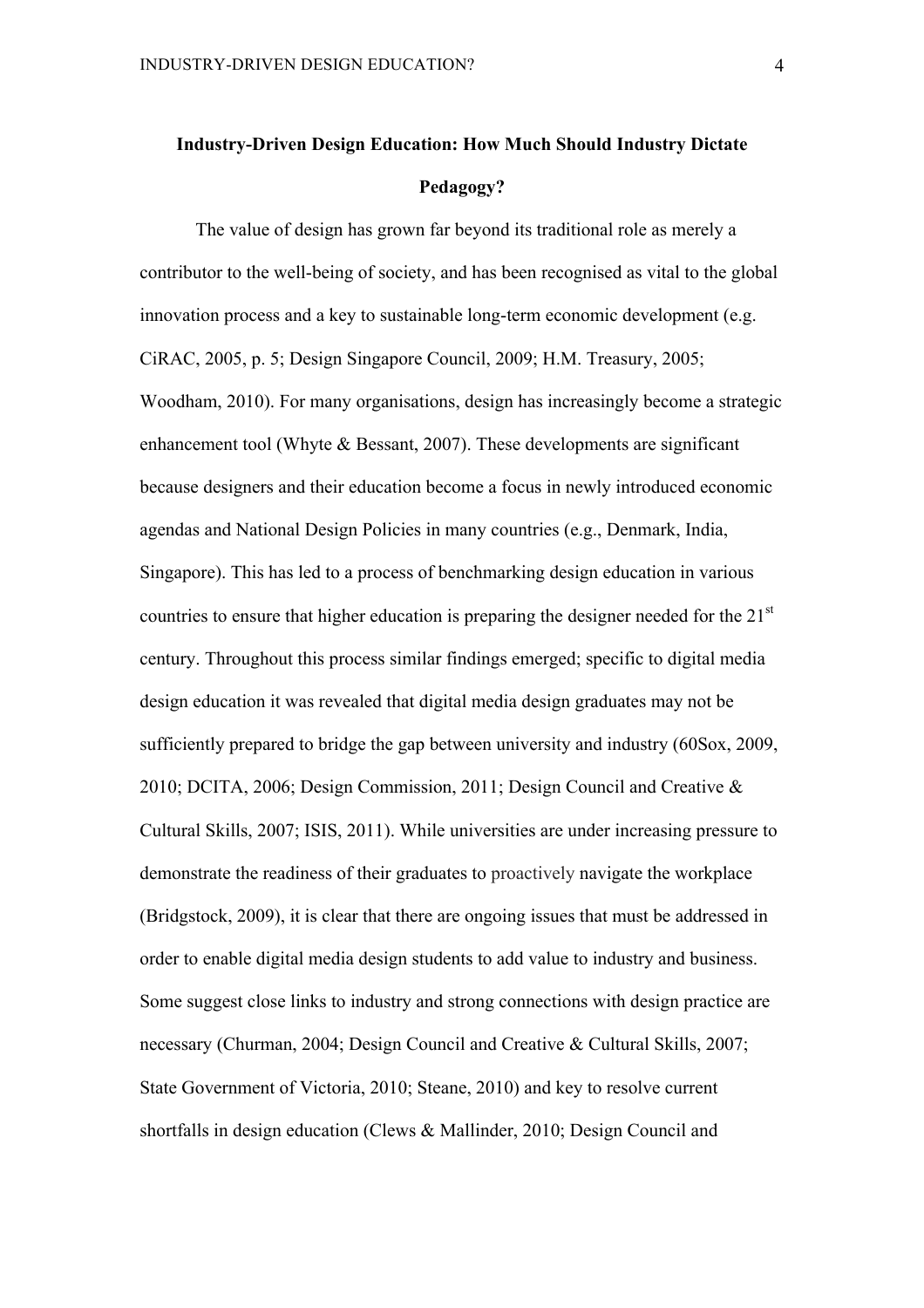Creative & Cultural Skills, 2007). Benefits of such involvement are questioned by others (e.g. Eriksen, 2009; Smith, 2010 in regards to work placement; Vere, 2008). In context of these ambiguous views, further investigations are required.

#### **Design Industry Perspectives: Employer Satisfaction**

Major research into the employability of design graduates and designers has been conducted in the UK since 2003, with this nation arguably being the world leader in design graduate employability research. As part of a fact-finding mission, the Design Skills Advisory Panel (Design Council and Creative & Cultural Skills, 2007) identified skill gaps in a wide range of design disciplines including communication design, product and industrial design, interior and exhibition design, fashion and textile design, and digital and multimedia design. Of particular concern was the lack of professional skills in designers (defined in the report as deep discipline-specific skills), including business management and strategic skills. Further, there was a perceived lack of soft skills, including verbal communication of ideas and teamwork (Design Council and Creative & Cultural Skills, 2007). Results from a 2006 online questionnaire surveying 902 design professionals and educators) are presented in Figure 1, suggesting areas where professional skills of designers and design graduates need to be built.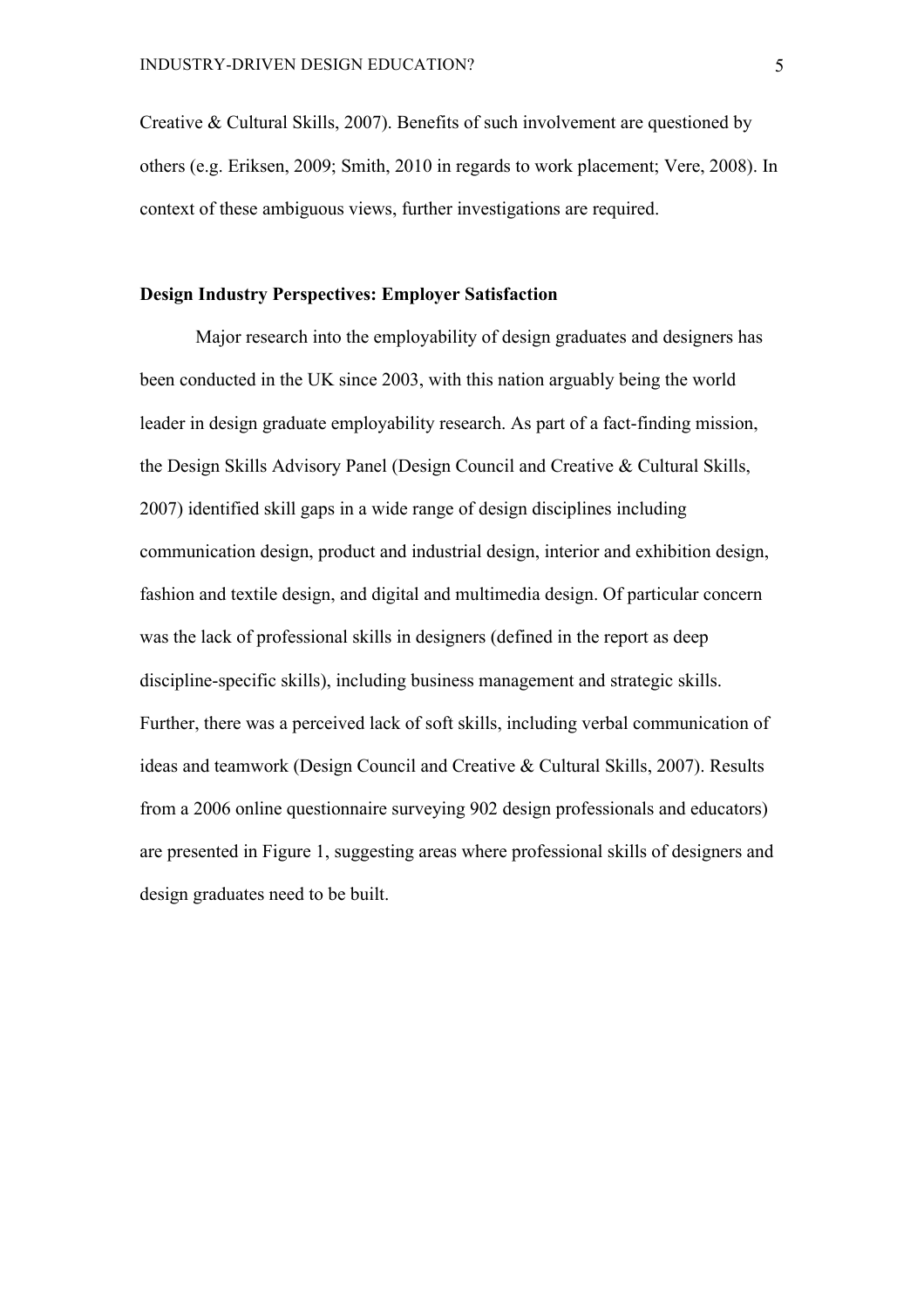| 72              | <b>Business management</b>      |
|-----------------|---------------------------------|
| 60              | Understanding client's business |
| 44              | Verbal communication of ideas   |
| $\overline{24}$ | Team working                    |
| 19              | Drawing skills                  |
| 18              | Creativity                      |
| 17              | Problem solving                 |
| $\overline{11}$ | Software skills                 |
| 0%              | 100%                            |

*Figure 1.* Which skills do designers lack the most? (Design Council and Creative & Cultural Skills, 2007, p. 27).

No doubt, these and other recent reports (e.g. Design Commission, 2011; Whyte & Bessant, 2007), though UK-specific, are indicative of global problems faced by design education. Indeed recent findings relevant to employers' satisfaction in the digital content industry in Australia (60Sox, 2009, 2010) revealed similar facts. The 60Sox Report Volumes 1 (2009) and 2 (2010) comprise two surveys that provide highly valuable, but also alarming evidence specific to the employability of digital media design graduates in Australia. According to 60Sox (2009) this was "the largest survey of its kind ever undertaken in Australia" (p.5) with 507 aspiring creatives, defined as recent graduates and/or people with fewer than two years' industry experience, and 50 employers of Australia's creative digital industries surveyed. Similar to the findings in the UK, employers "found it 'difficult' to recruit aspiring creatives with the 'right' skills and attributes" (60Sox, 2010, p.12). It is indeed concerning that three of the highest-ranked skills and attributes by employers in Australia are also identified as the largest capability gaps in aspiring creatives, as displayed in Table 1 below.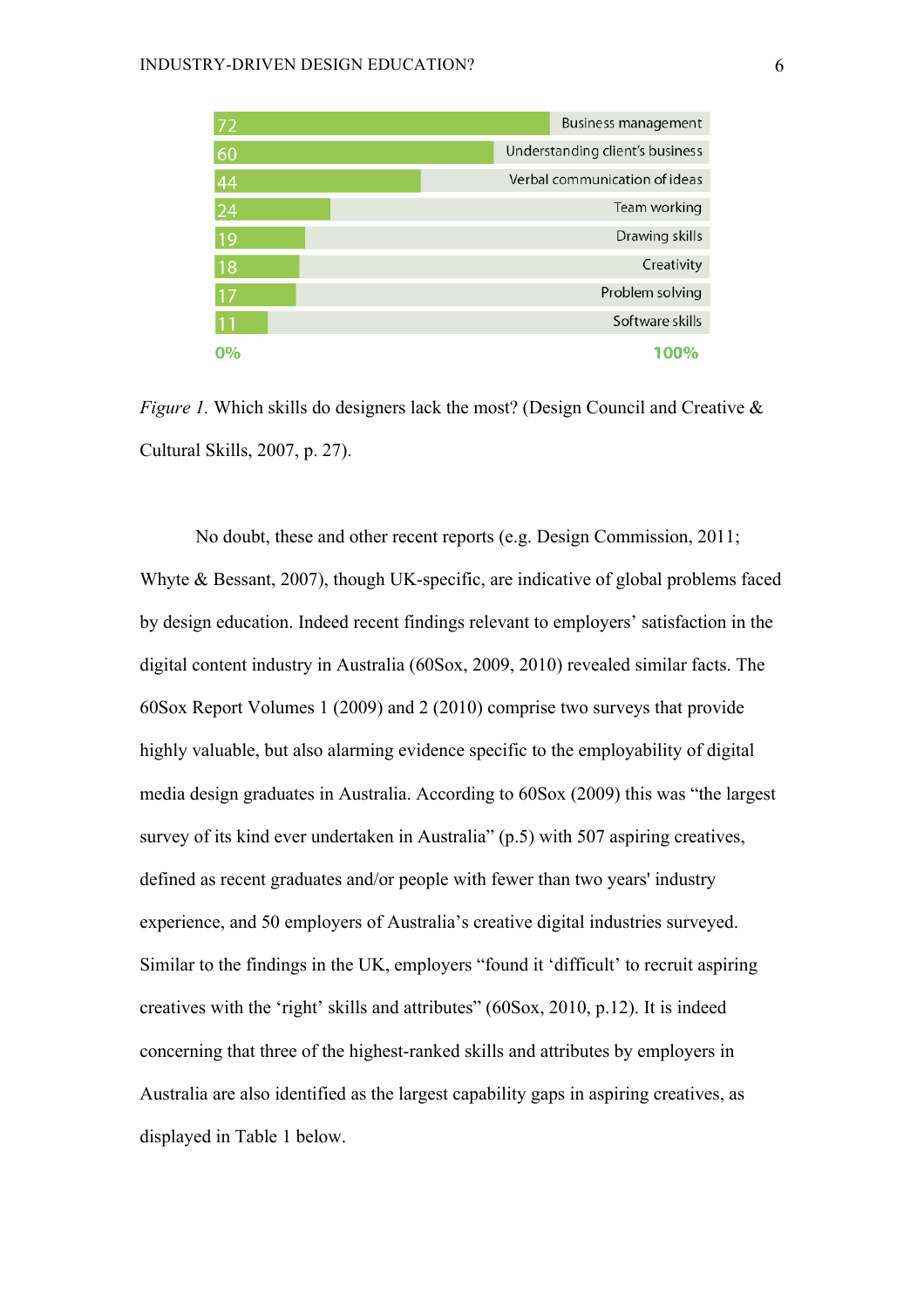*Digital Content Industry: Employers' expectations versus workplace realities (based on 60Sox, 2010)*

| <b>Expectations of employers</b>     | <b>Workplace realities / view of employers</b> |
|--------------------------------------|------------------------------------------------|
| Most important skills and attributes | Largest capability gaps                        |
| teamwork                             | teamwork                                       |
| communication skills                 | communication skills                           |
| problem-solving skills               | problem-solving skills                         |
| motivation                           | initiative and enterprise skills               |
| adaptability                         | self-management skills                         |

These findings are concerning and suggest that aspiring creatives in Australia, including digital media design graduates, are not sufficiently prepared to bridge the gap between university and industry (60Sox, 2009).

#### **Exploring Existing Links Between Higher Education and Industry**

Links between the creative industries and higher design programs often exist, through integrated work placement modules (Triggs, 2004) or internships, where students can gain valuable industry experience prior to their employment (Sernack, Quee & Thomas, 2010). However, not all design programs offer integrated work placements, as it has become "increasingly difficult for institutions to place students within professional design practices" (Sernack, Quee & Thomas, 2010, p. 2), whether because companies are less willing to take students (Design Council, 2005, 2010; Sernack, Quee & Thomas, 2010) or because a three-year undergraduate education does not leave room for such experience.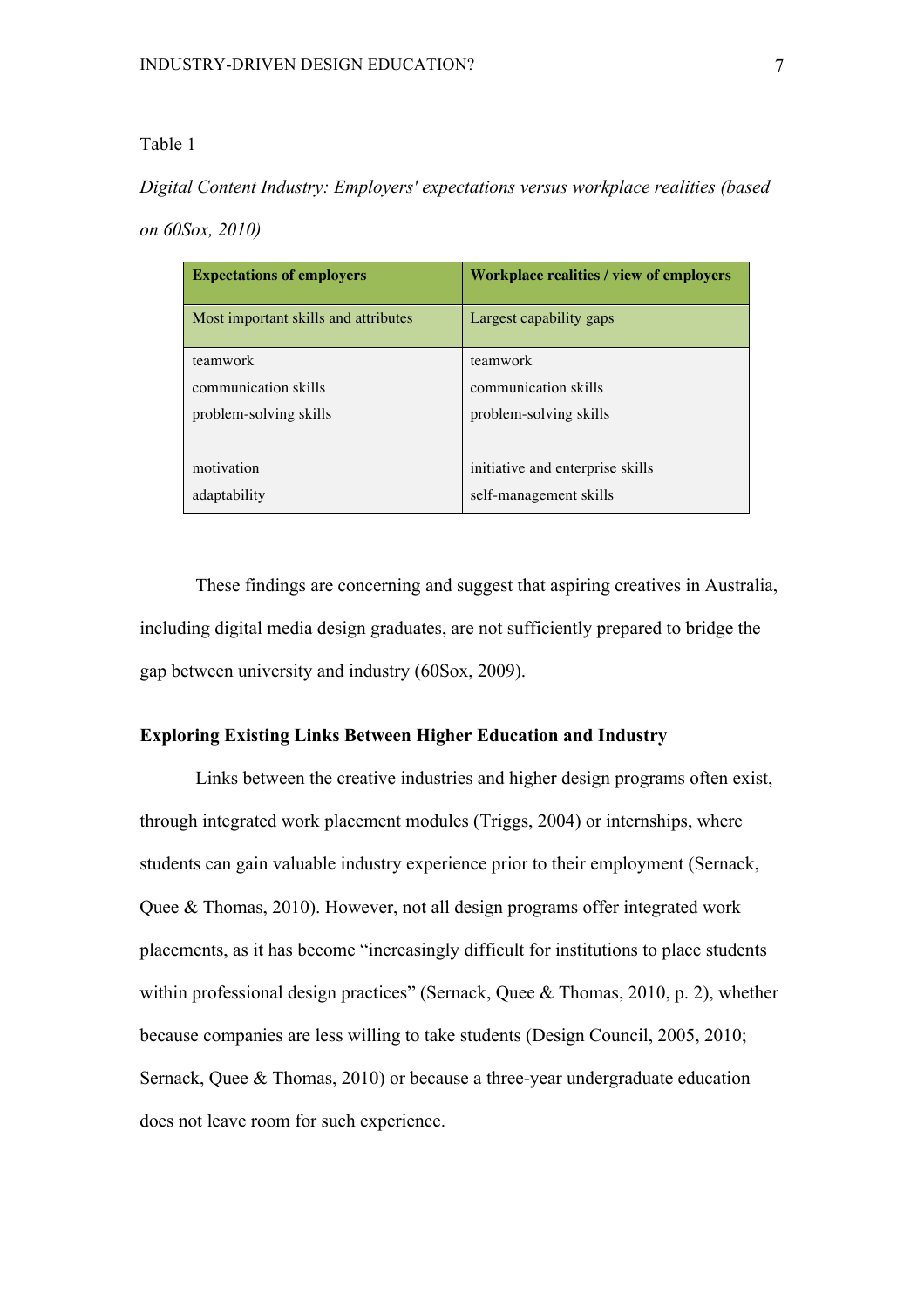This is problematic, especially when seen in context of existing research that identified that linking industry and design education is important. For example, a study conducted by the Design Council (2005) in association with the Design Business Association (DBA) in the UK revealed that *direct input* from the creative industry into the academic environment is considered very beneficial. A significant number of telephone interviews (2,433) were conducted with design consultancies, inhouse teams and freelance designers in the UK to explore the notion of creative industry involvement in design education. Eighty-eight per cent (88%) of the design professionals thought that design education could be improved through increasing the number of practicing designers working in education, and 85% would require fulltime lecturers to spend time working in the industry (Design Council, 2005).

These findings are also reflected in one of the Design Council and Creative & Cultural Skills Panel's (2007) recommendations, which endorsed a "network of visiting design professors [practising designers and design managers] to better connect …higher education with professional practice" (p. 42) in order for universities to be more responsive to what employers seek. Building on this recommendation, Steane (2010) recently suggested setting up a "learning hub" in which "[p]racticing design professionals would encourage Universities to establish more informal settings for sharing knowledge, research and informing practice. From this humble start, mutual research and business opportunities may arise" (p. 5).

In general, digital media design education provides many opportunities to connect with industry and with the local community due to its nature of "being a creative discipline and a servant of clients" (Price, 2005, p. 1). Community engagement opportunities and the development of relationships with small- or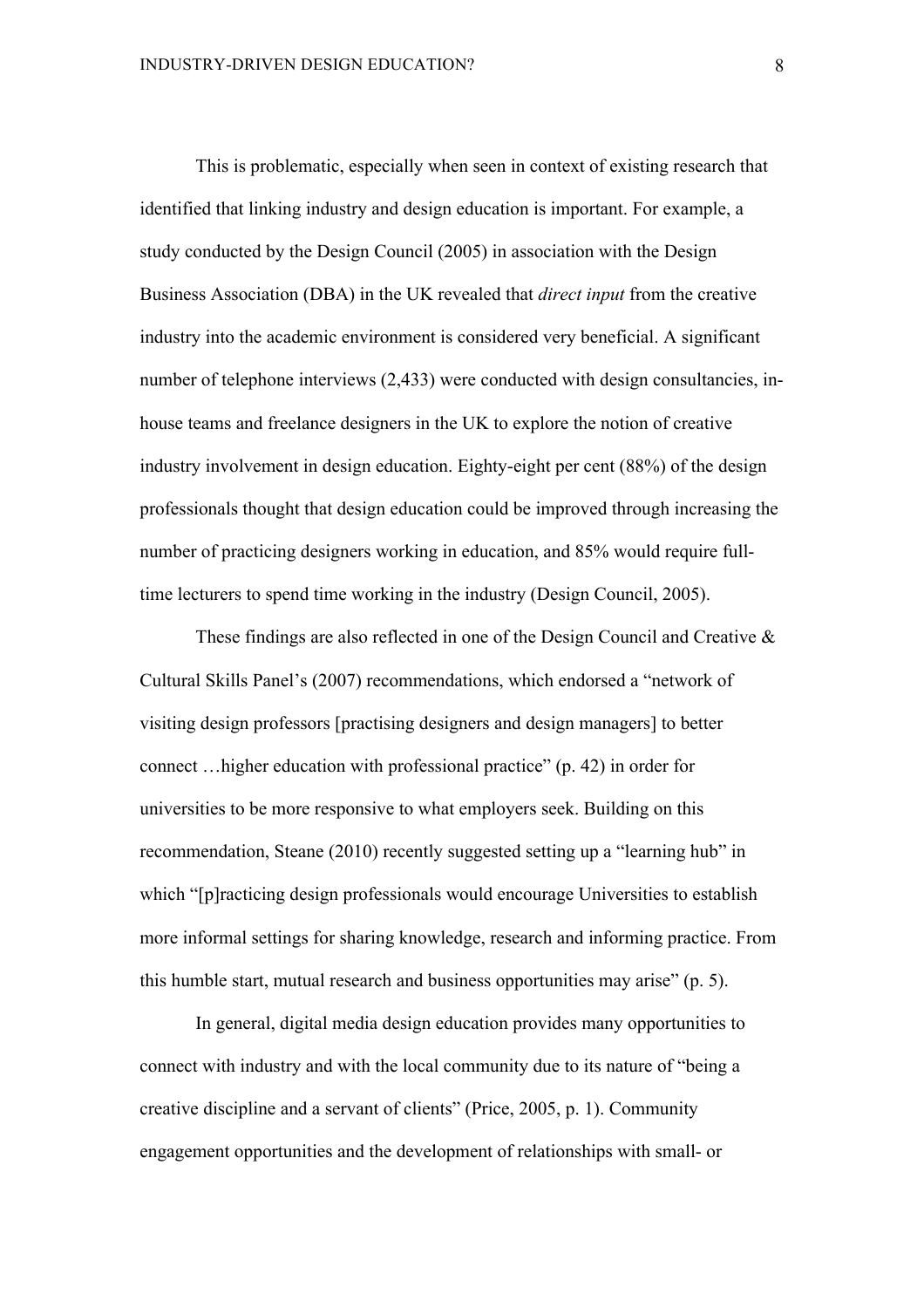medium-sized enterprises (SMEs), for example, are commonly created through community organizations or SMEs (both referred to as "industry" in this study) seeking support from their local university due to the lack of resources to finance professional design solutions. These client-service relationships are mutually beneficial, as students gain valuable experiences through being engaged in a realworld project with a real brief, developing commercial understanding as well as social responsibility (Smith, 2010), and the industry or community partner benefits by accessing expertise pro bono or, for example, by conducting a student competition with a small financial reward for the winning entry (Eriksen, 2009).

#### **Should Design Education Become More Involved with Industry?**

While critics question how much industry should dictate pedagogy (Adams, 2006; Agre-Kippenhan & Kippenhan, 2005; Tunstall, 2006), stronger links to industry better preparing students for the demands of the market are clearly identified by others (Ball, 2003; Design Council, 2005; Design Council and Creative & Cultural Skills, 2007; Livingston & Harvey, 2010). Research on "how to do it", what it encompasses and the role of industry in design education is limited. Some literature exists highlighting the benefits of linking industry and community with the learning environment, through real-world projects as one possible strategy. Choi (2009), for example, sees many benefits in industry clients providing real-world projects for students, enabling them to experience practical design constraints and have the benefit of sponsors' "formal and informal mentorship to the students." Sernack, Quee and Thomas (2010) agree that exposing students to real clients and real briefs is very important. According to Rothstein (2002), the partnership between the university and industry is largely responsible for the success of projects: "real-world assignments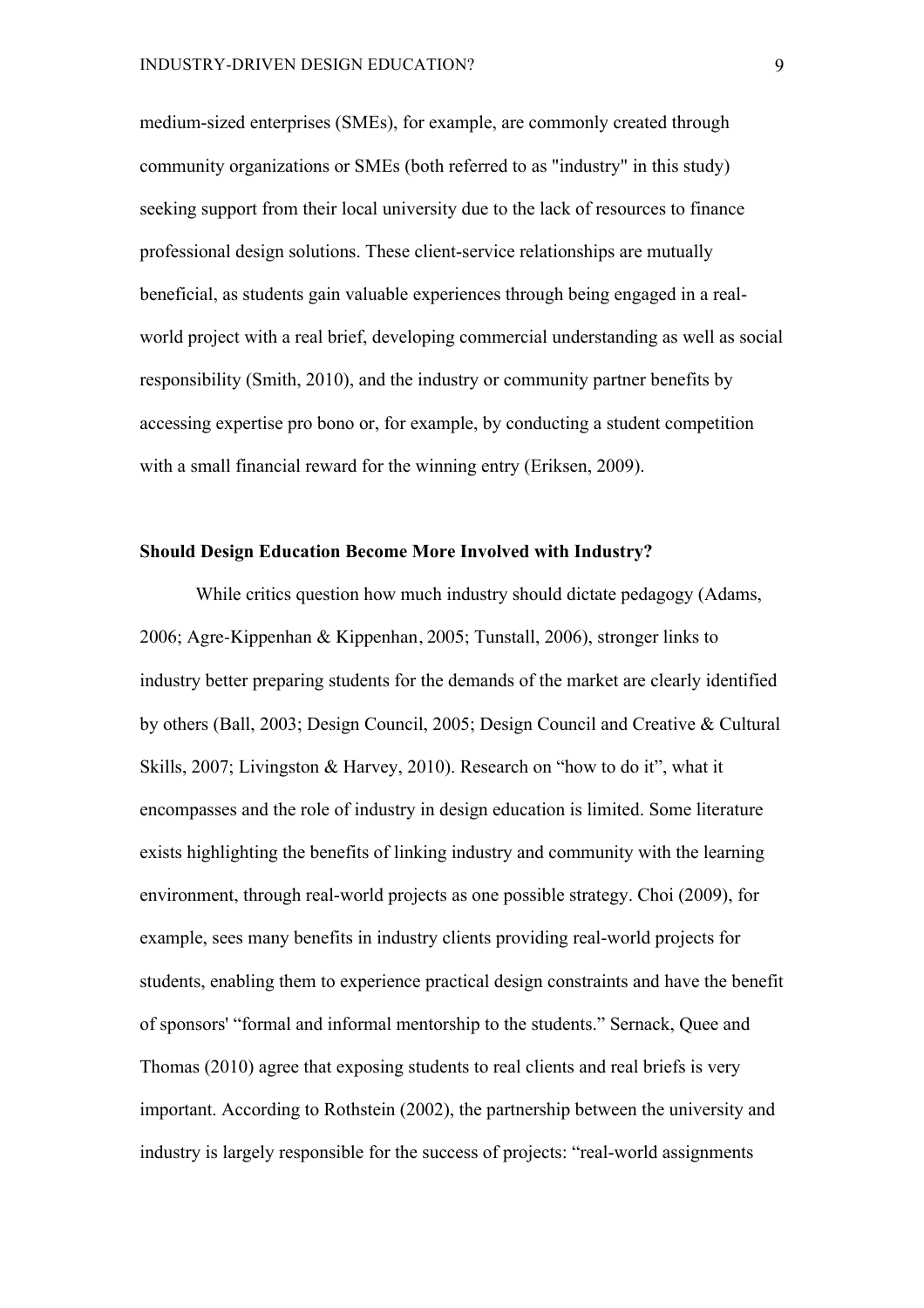and interaction with individuals from practice clearly motivate and broaden students' education" (Rothstein, 2002). Ghory-Goodman (2010) also sees the benefits of engaging students in real-world projects, however also points out that "teachers have to balance the value of real-world problems with the necessity of choosing assignments that are meaningful and appropriate within the sequence of the curriculum". Innes (2006) sees a challenge in that occasionally "these projects serve the learning needs of the students, rather than serving the request of the industry" (Innes, 2006, p. 191). Choi adds "the drawback is the potential of lack of academic pedagogy if the sponsor is too inclined to get the outcome." Dubberly (2001) sees the same risk when teaching with real-world projects and argues that in some cases the "outcome or product can overshadow the process. Time spent working on the product can crowd out understanding principles."

Despite challenges, engaging industry 'clients' in the learning environment is one possible strategy to introduce students to industry practice and current work processes during the course of study. Evidently, though only a short overview is presented in this paper, the engagement in real-world projects with 'clients' demanding solutions applicable to industry standards can result in situations where "students learn the ins and outs of a project from discovery to completion. The addition of this [type] of industry engagement to a degree program can lead to many opportunities as students are aided in a successful transition from classroom to workplace" (Foroudastan & Hardymon, 2003). Challenges exist, but appear to be manageable by balancing real-world requirements and learning goals through thoughtful selection of appropriate projects (Vere, 2008).

Another strategy for engagement with the industry is the model of the teacherpractitioner with design schools or departments employing creative industry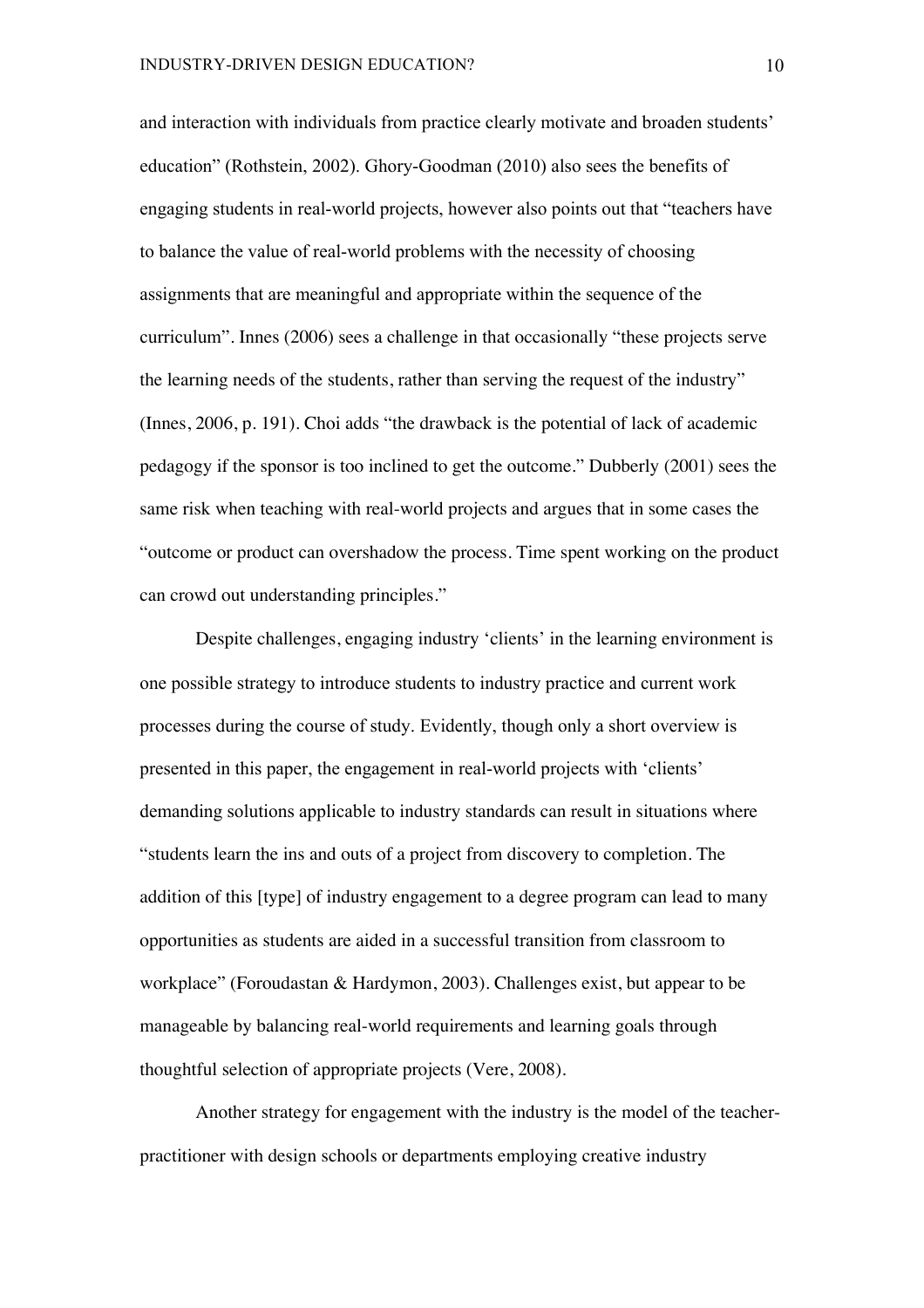professionals to deliver content in lectures or tutorials to students (ADM-HEA Subject Centre & NESTA, 2007; Clews, 2009; Vaughan et al., 2008). These "[t]eacher-practitioners are recruited presumably because they bring the 'difference' of industry perspective from outside HE [Higher Education]" (Clews, 2009, p. 73). While it appears to be common practice (ADM-HEA Subject Centre & NESTA, Clew, 2009; Shreeve, Sims & Trowler, 2010), their role and contribution to the education of design graduates is yet to be investigated in depth and with a variety of research evidence. Especially in context of contradicting views for example the ADM-HEA Subject Centre and NESTA (2007) stating that teacher-practitioners "appear to behave like academics rather than industry professionals" with "little evidence that they have an impact on curriculum content or delivery" (p. 91) and others suggesting that their professional industry experience brings benefits to the teaching and learning community by adding up-to-date and industry-relevant knowledge (Clew, 2009; Welch & Russo, 2005). These diverging views may exist through the variety of roles creative industry professionals can take within the teaching environment (e.g. tutor, visiting critique or visiting guest lecturer). Each role may result in outcomes more or less effective in regards to what was overall intended. Clew (2009) confirms that "the practitioner role or model within arts education remains poorly articulated" (p. 71) and points out that more research is needed to explore the complex relationships between teaching and practice. An alternative approach to learning and teaching design therefore may include the previously described and 'tested' strategies and also involves design and creative industry professionals into the learning and teaching environment of design degree programs.

In summary, because "employers often complain that design graduates do not acquire 'real-world' knowledge and experience whilst gaining their qualifications"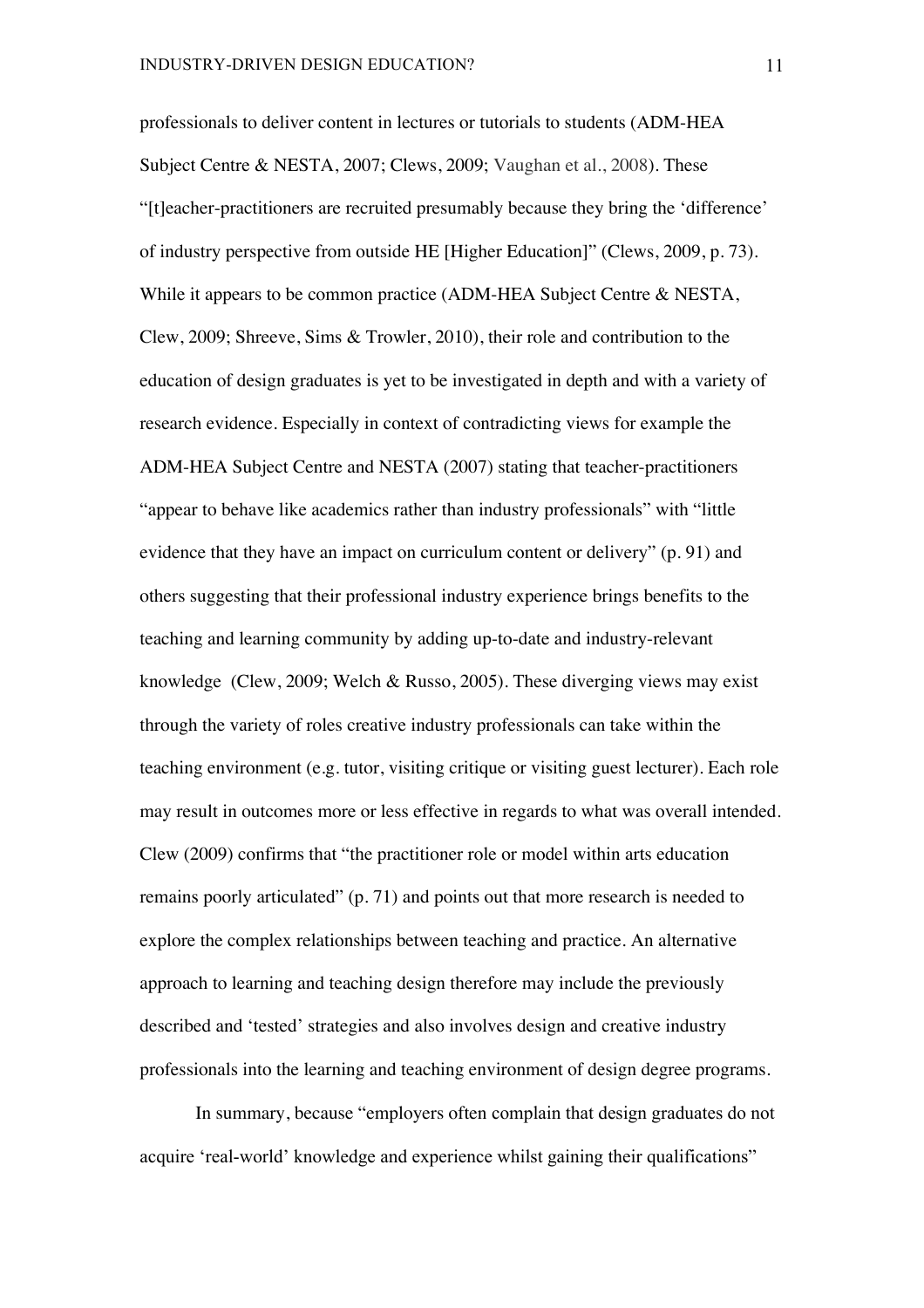(Sernack, Quee & Thomas, 2010), some design degree programs, in addition to offering internships to students, involve industry (community organisations or industries such as automotive, leisure, transport) as clients, providing real-world projects. The later replicates the client-service relationships in which design graduates will most likely engage after graduation. The effectiveness of creative industry professionals being engaged in various roles in the learning and teaching environment needs further exploration in particular because closer links specifically to design industry and their practitioners were recommended as one approach to close skill gaps and ensure that "students are developing current, industry-relevant skills" needed to effectively contribute to future development of the design industry (Design Council and Creative & Cultural Skills, 2007, p. 6).

# **A Framework that Reflects Industry Practice and Sets on Integrating Links to Industry**

In response to the current identified shortfalls of undergraduate digital media design education, an alternative learning and teaching model, the POOL Model framework (Fleischmann, 2010, 2011), was developed, implemented and tested over a period of two years across six subjects in the Bachelor of New Media Arts' digital media design major at the School of Creative Arts at James Cook University. While a broad underpinning strategy of the POOL Model framework is to reflect industry practice through implementing workplace realities, such as multidisciplinary teamwork with disciplinary constellations driven by the nature of a tasks, an equally important core strategy is to engage students with industry and make such engagement an integrated part of the undergraduate design curriculum.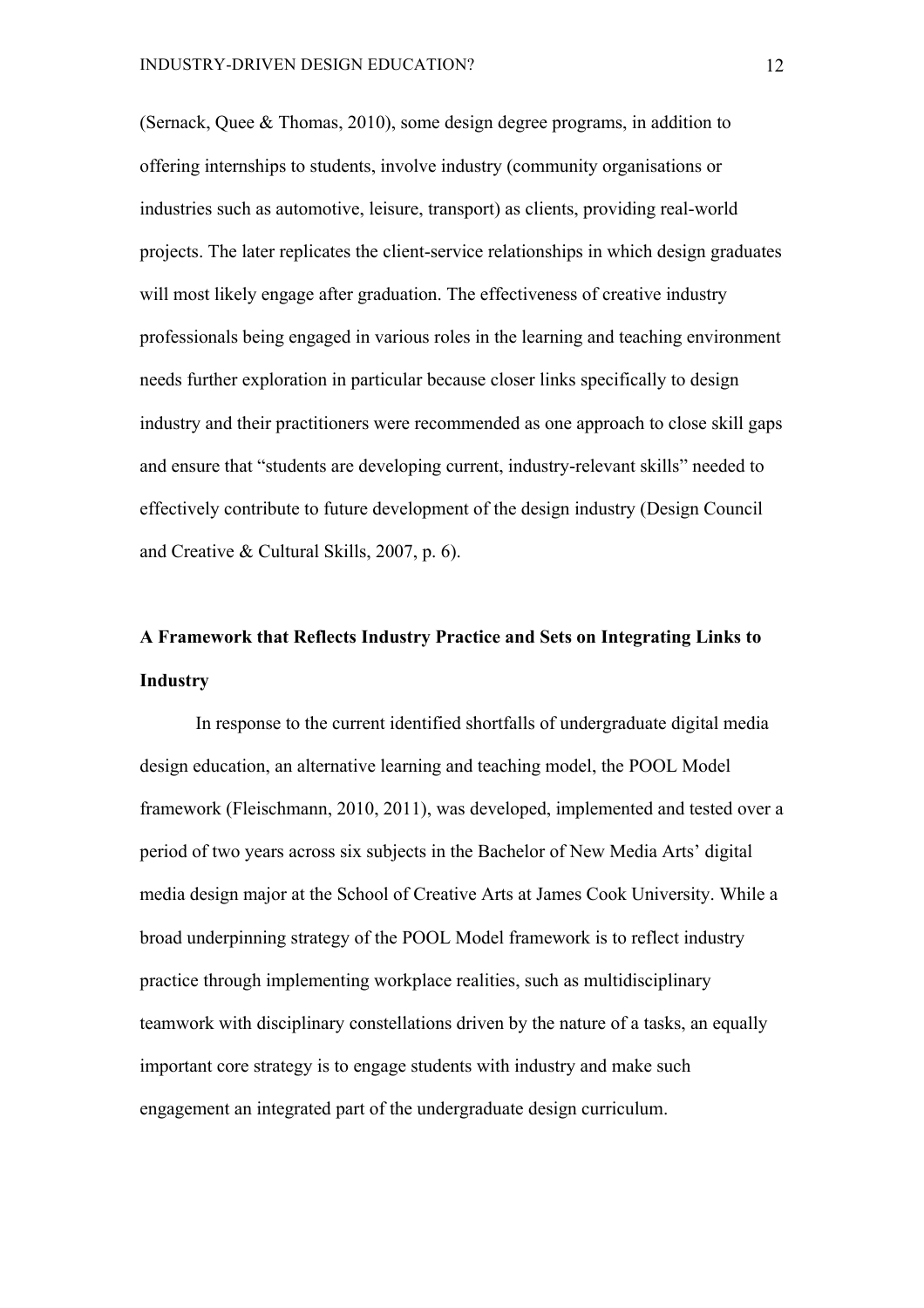The core concept of the learning and teaching approach is based on a 'pool' idea (a group of resources or people to be 'used' when needed), a concept widely used to manage resources (e.g., a car pool). The pooling of people or expertise (students, educators, industry and community partners) occurs via teaching and learning pools. In each pool, multidisciplinary groups work together to either define a problem and guide the problem-solving process (teaching pool), or solve a problem (learning pool). People outside the university, such as industry professionals and community partners (arguably a pool in itself), are part of the teaching pool in the following roles:

(1) Professionals from the digital media design and other creative industry sectors are involved as:

(a) tutors to deliver up-to-date and industry-relevant knowledge;

(b) guest lecturers to share up-to-date knowledge and industry experience;

(c) advisors and assessors to guide and link learning outcomes to workplace realities.

(2) Professionals from other industries (e.g., food, automotive, hospitality) are involved as:

(a) sponsors and/or clients providing projects/problems for students to work on;

(b) advisors in relation to the project they have provided or sponsored.

(3) The community is involved as:

(a) clients providing projects/problems for students to work on.

The following sections report on the implementation of the POOL Model framework in an undergraduate digital media design learning environment, and research investigating the following question: Does integrating professionals from the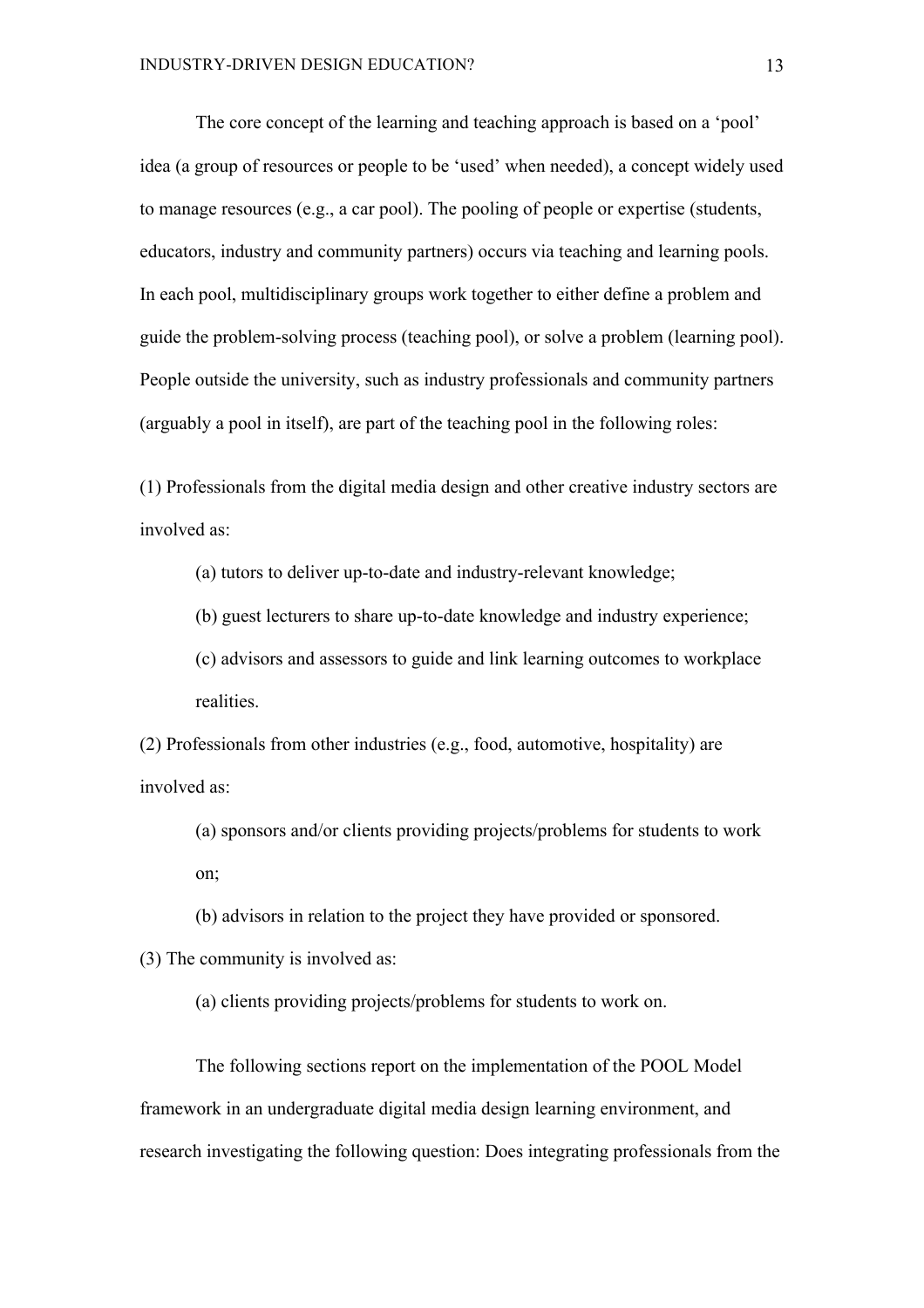design/creative industry into the learning environment contribute to better preparing digital media design students for industry practice?

# **Implementing the POOL Model Framework in an Academic Environment: Subject Design**

The researcher teaches at a regional Australian University of medium size, where the media design major is part of a three-year undergraduate degree program titled 'Bachelor of New Media Arts'. Four other majors are offered within the same degree program: digital imaging, digital visual arts, digital sound and performance. *Creative Exchange Project* is a capstone subject in the Bachelor of New Media Arts degree, facilitating the collaboration of these five creative arts disciplines in the final semester of study. This already inbuilt multidisciplinary collaboration model for digital media design students was extended to include non-creative arts disciplines such as Information Technology (IT), Business and Education in the learning pool. Furthermore, students were encouraged to form alliances with other students across university (not enrolled in the subject) in order to access additional expertise, if required for the project and approved by participating educators.

The aim of the subject Creative Exchange Project (Fleischmann & Hutchison, 2012) is to engage students in a collaborative multidisciplinary team-based learning environment to directly experience the planning and production of a large-scale project during a thirteen-week semester. Each project may require diverse expertise. Accordingly, students form teams choosing members from the learning pool with the discipline-specific skillsets necessary to produce the project. Projects may be either 'real-world', provided by industry or community partners, or created to resemble a typical industry project.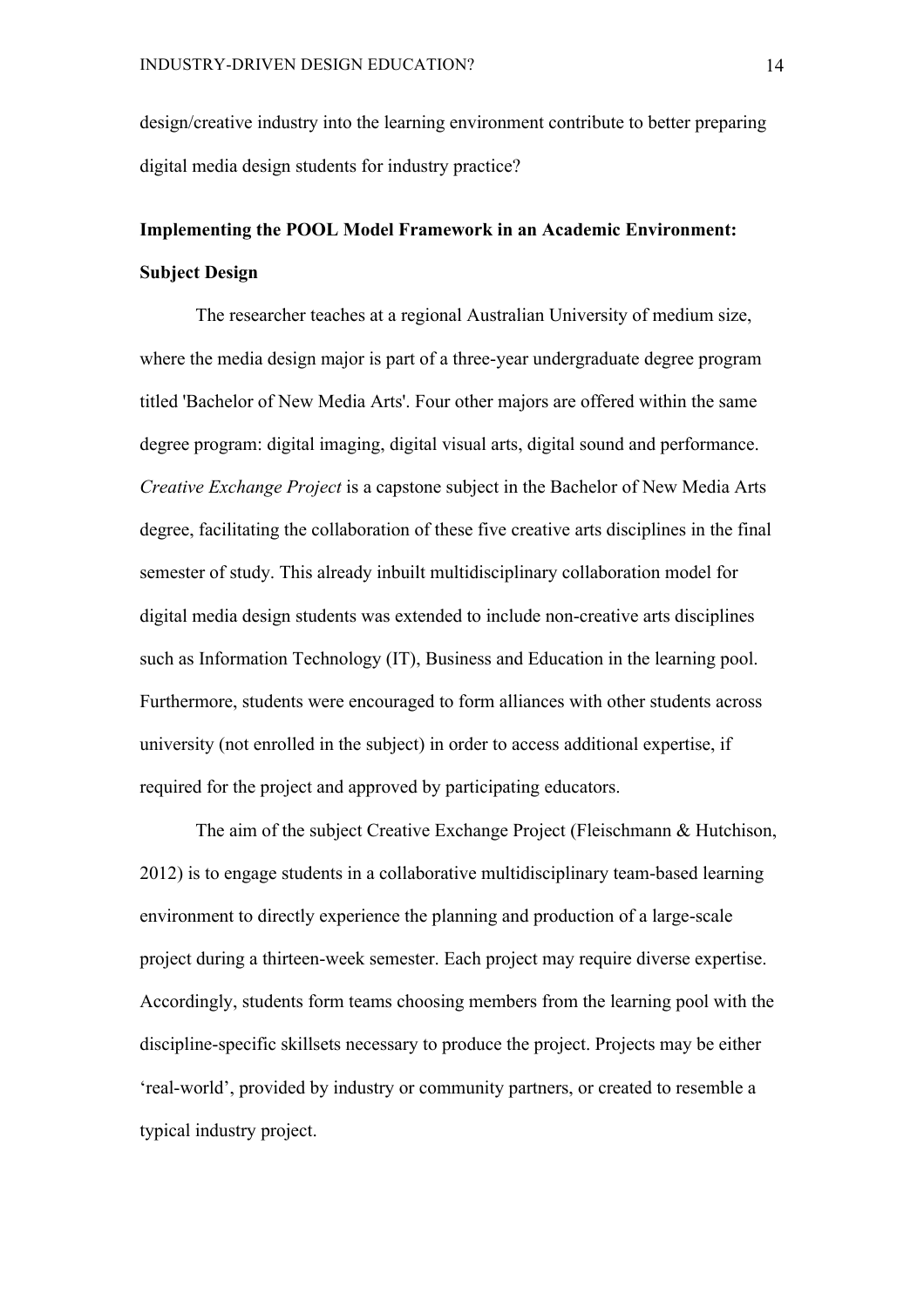In order for students to also engage with design and other creative industry professionals, thereby gaining insight into current work practices, a '*Creative Exchange Meets Industry Day*' is an integrated part of the subject. Student teams engage with an industry panel consisting of national and/or international design and other creative industry professionals. These professionals share their experience and give expert advice through panel discussions or guest lectures and provide direct feedback to students on their project early in the development process. Student teams are further encouraged to establish additional contacts with professionals from the design and other creative industries.

The application of the POOL Model framework was tested in Creative Exchange in two iterations (Trial A in 2009 and Trial B in 2010) involving 111 students (46 digital media design major, 50 other creative arts disciplines, 15 noncreative arts discipline), 19 educators (15 creative arts, four non-creative arts disciplines), nine industry professionals (eight creative arts industry, one IT industry) and four community clients. Details for one of the trials (Trial A) are shown below.

Trial A: Figure 2 illustrates the application of the POOL Model framework for *Creative Exchange Project* in Trial A, showing the team constellation and expertise input/exchange for two exemplar projects, and also shows participants of the learning and teaching pools in the key on the right side of the graphic.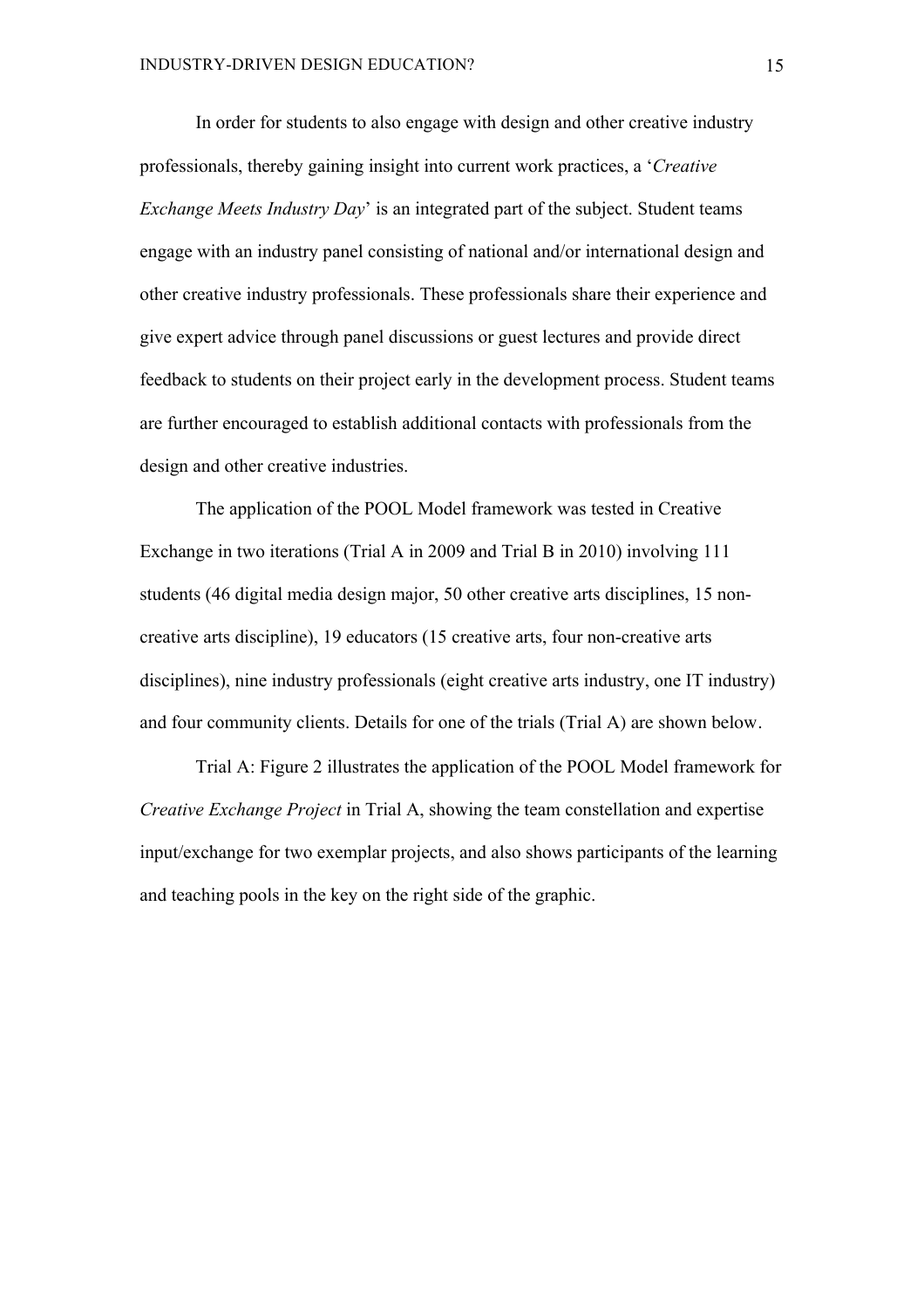

*Figure 2.* POOL Model framework for Creative Exchange Project including two exemplar projects: Trial A.

In addition to the two visualised teams in Figure 2 above, 11 more teams (a total of 13 project teams) were formed in Trial A. Projects were generally selfselected, provided by community clients or proposed by a team of educators. The team configurations were diverse in size and range of expertise and are overviewed in detail in Table 2, showing which project students engaged in, team size, disciplinary constellation of teams, what additional expertise was sought and if community and/or industry was involved.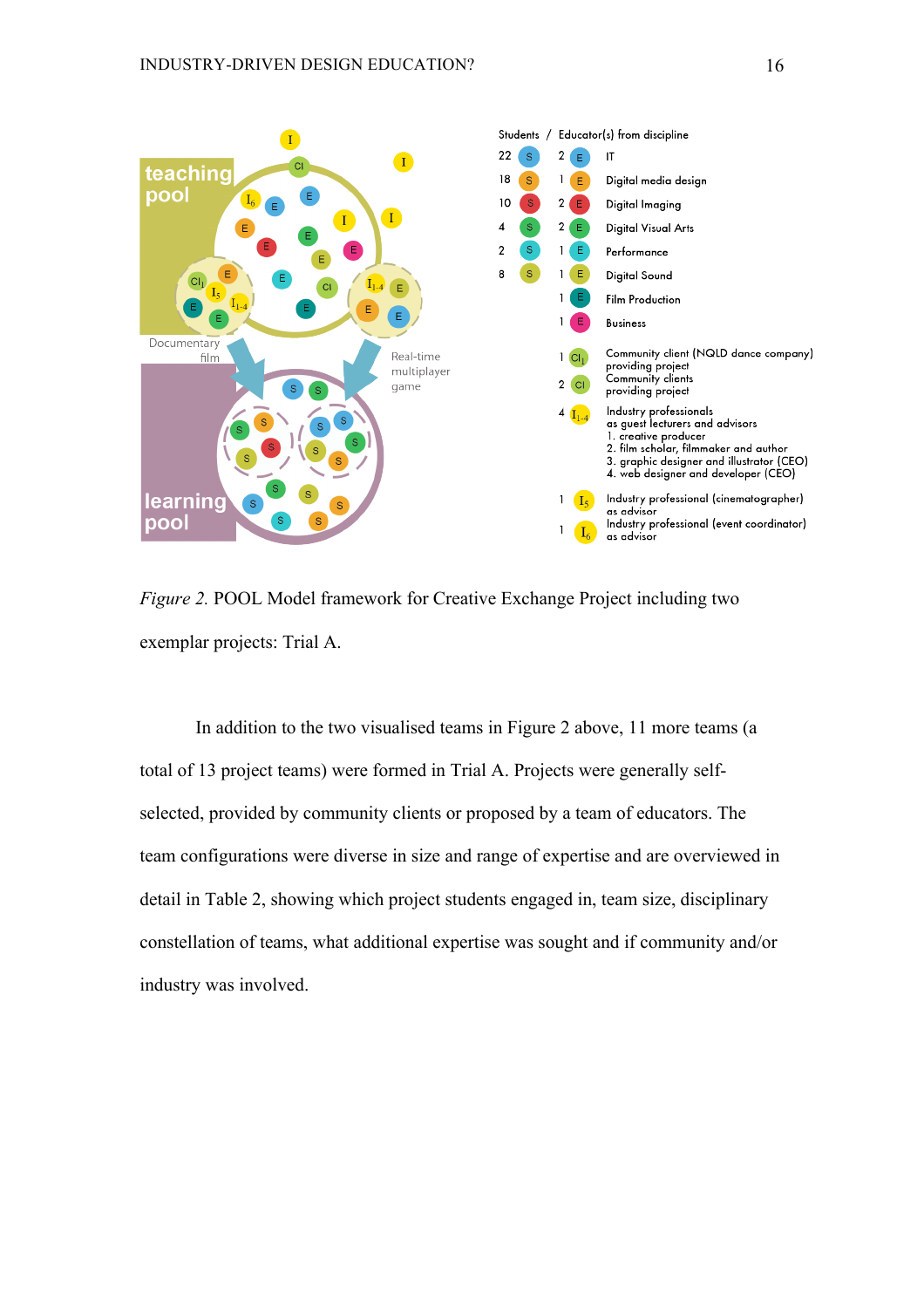#### *Student teams and their engagement with community clients and industry*

#### *professionals in Creative Exchange Project in Trial A*

| Team and project in Trial A                                               | No of<br>students | <b>Disciplines</b><br>Involved* | with<br>industry<br>panel | Engagement Other optional<br>expertise sought<br>(university/industry/<br>community) | Community<br>client                |
|---------------------------------------------------------------------------|-------------------|---------------------------------|---------------------------|--------------------------------------------------------------------------------------|------------------------------------|
| Team 1: Book and DVD<br>design for Festival of<br><b>Contemporary Art</b> | 3                 | $DI(2)$ , DS                    | ✔                         | Not pursued                                                                          | <b>NQLD Art</b><br>Gallery         |
| Team 2:<br>Documentary film                                               | $\overline{4}$    | DMD, DI,<br>DVA, DS             |                           | Lighting<br>professional,<br>camera man,<br>professional<br>dancer, designer         |                                    |
| Team 3: Music & Culture of<br>the Cook Islands - DVD                      | $\overline{4}$    | DMD, DI,<br>DVA, DS             | ✔                         | Cook Islands<br>Dance group                                                          | Multicultur<br>al Support<br>Group |
| Team 4:<br>Performance production                                         | $\overline{4}$    | DMD,<br>DVA, P(2)               | V                         | Actors                                                                               |                                    |
| Team 5:<br>Tower defence game                                             | 6                 | DMD, DS,<br>IT(4)               | ✔                         | 3-D modeller,<br>online designer                                                     |                                    |
| Team 6:<br>APP development for mobile<br>device                           | 3                 | $DMD(2)$ ,<br>DI                | ✔                         | IT professional                                                                      |                                    |
| Team $7:$<br>Italian recipe book and DVD                                  | 3                 | DMD(3)                          | ✔                         | Actors and<br>storyboard artist,<br>Italian chef                                     |                                    |
| Team 8:<br><b>Fashion magazine</b>                                        | $\overline{2}$    | DMD, DI                         | ✔                         | Business (1) and<br>journalism<br>students (3)                                       |                                    |
| Team 9:<br>Music video and DVD<br>production                              | 3                 | DMD, DI,<br><b>DS</b>           |                           | Not pursued                                                                          |                                    |
| Team 10:<br>Multimedia exhibition                                         | $\overline{4}$    | $DMD(2)$ ,<br>DI, DS            | V                         | Not pursued                                                                          |                                    |
| <b>Team 11:</b><br>Real-time multiplayer game                             | $\overline{4}$    | DMD, DS,<br>IT(2)               | V                         | Not pursued                                                                          |                                    |
| Team 12:<br>Interactive online movie                                      | $\overline{4}$    | $DMD(2)$ ,<br>DVA, DS           | ✔                         | Actors                                                                               |                                    |
| Team 13:<br>Final year exhibition                                         | $\overline{4}$    | $\overline{D}MD(2)$ ,<br>DI(2)  | V                         | Event coordinator                                                                    |                                    |
| Total number of students                                                  | 48                |                                 |                           |                                                                                      |                                    |

\* DMD – Digital Media Design, DI – Digital Imaging, DVA – Digital Visual Arts, DS – Digital Sound, P – Performance, IT – Information Technology

The activities in which student teams were engaged with the industry panel and participants of the panel are shown in Table 3 below.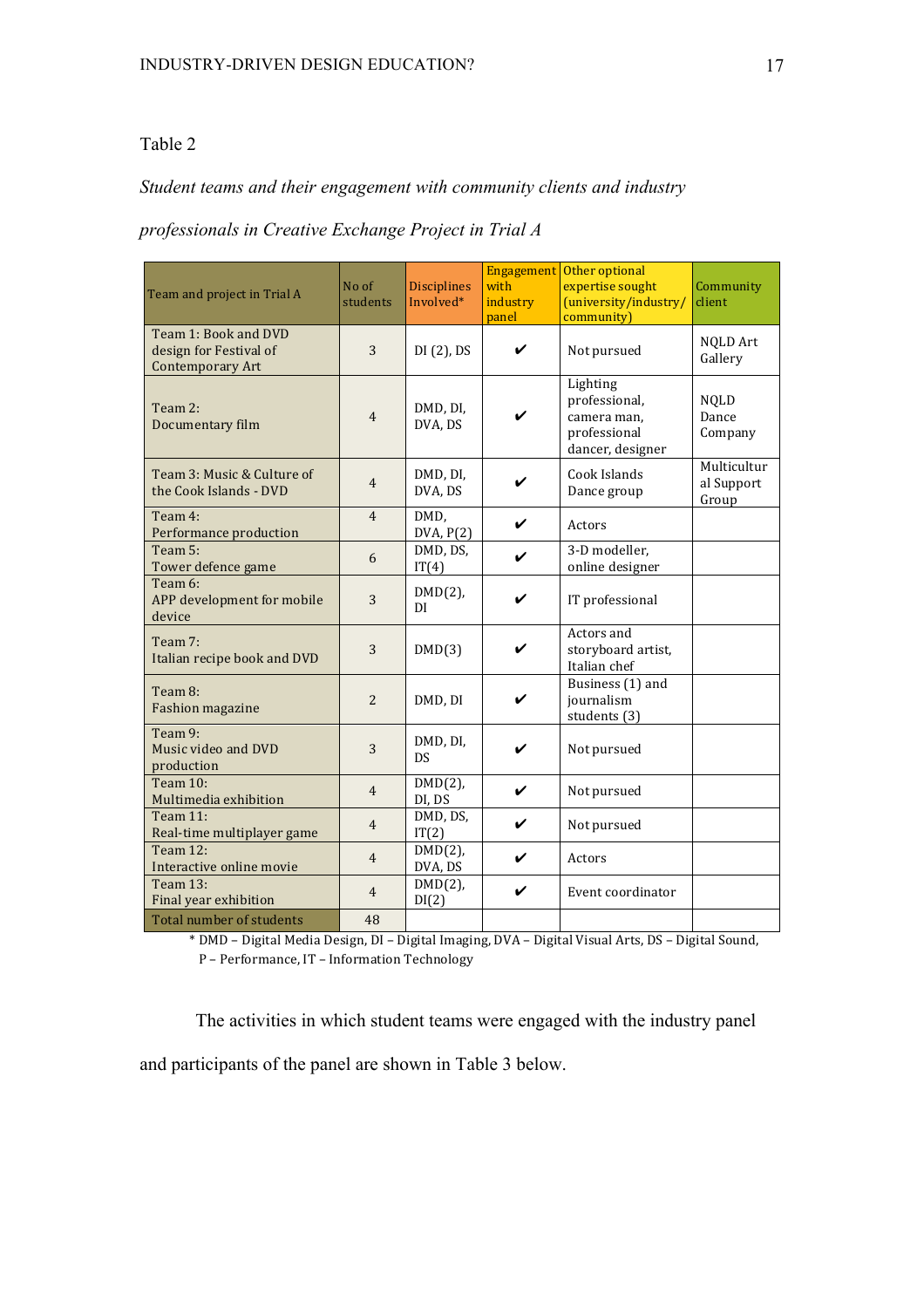*Integrated engagement of design and other creative industry professionals in the* 

*learning and teaching environment in Trial A*

| Trial A<br>Creative industry panel involved as guest lecturers and advisors                                                                                                                                                                                    |                                                                                                                                                                                                                                                          |  |  |  |  |  |
|----------------------------------------------------------------------------------------------------------------------------------------------------------------------------------------------------------------------------------------------------------------|----------------------------------------------------------------------------------------------------------------------------------------------------------------------------------------------------------------------------------------------------------|--|--|--|--|--|
| Activity                                                                                                                                                                                                                                                       | Creative industry panel consisted of                                                                                                                                                                                                                     |  |  |  |  |  |
| • Panel discussion: "Collaboration and creative<br>exchange: Challenges and opportunities for the<br>contemporary artist"<br>• Creative Exchange student teams presented their<br>prototype to industry panel<br>• Student teams consulted with industry panel | • Creative producer<br>(Australian metropolitan area)<br>• Film scholar, filmmaker and author<br>(Germany)<br>• Graphic designer and illustrator (CEO)<br>(Australian regional area)<br>• Web designer and developer (CEO)<br>(Australian regional area) |  |  |  |  |  |

In the subsequent trial (Trial B), the application of the POOL Model framework for *Creative Exchange Project* was repeated. Minor changes occurred the learning pool was enlarged by two disciplines (Business and Education), and the teaching pool by one discipline (Anthropology), as a particular project required expertise in these areas. As occurred the year before, the team configurations (11 teams) were diverse in size and range of expertise and had various industry connections: two teams had a community organisation providing a real-world project, seven of the 11 teams sought expertise from the creative industry or other industries (e.g., IT, Marketing) and all teams engaged with the creative industry panel on '*Creative Exchange Meets Industry Day'*. Table 4 details the activities students engaged in on the industry day and members of the creative industry panel in Trial B.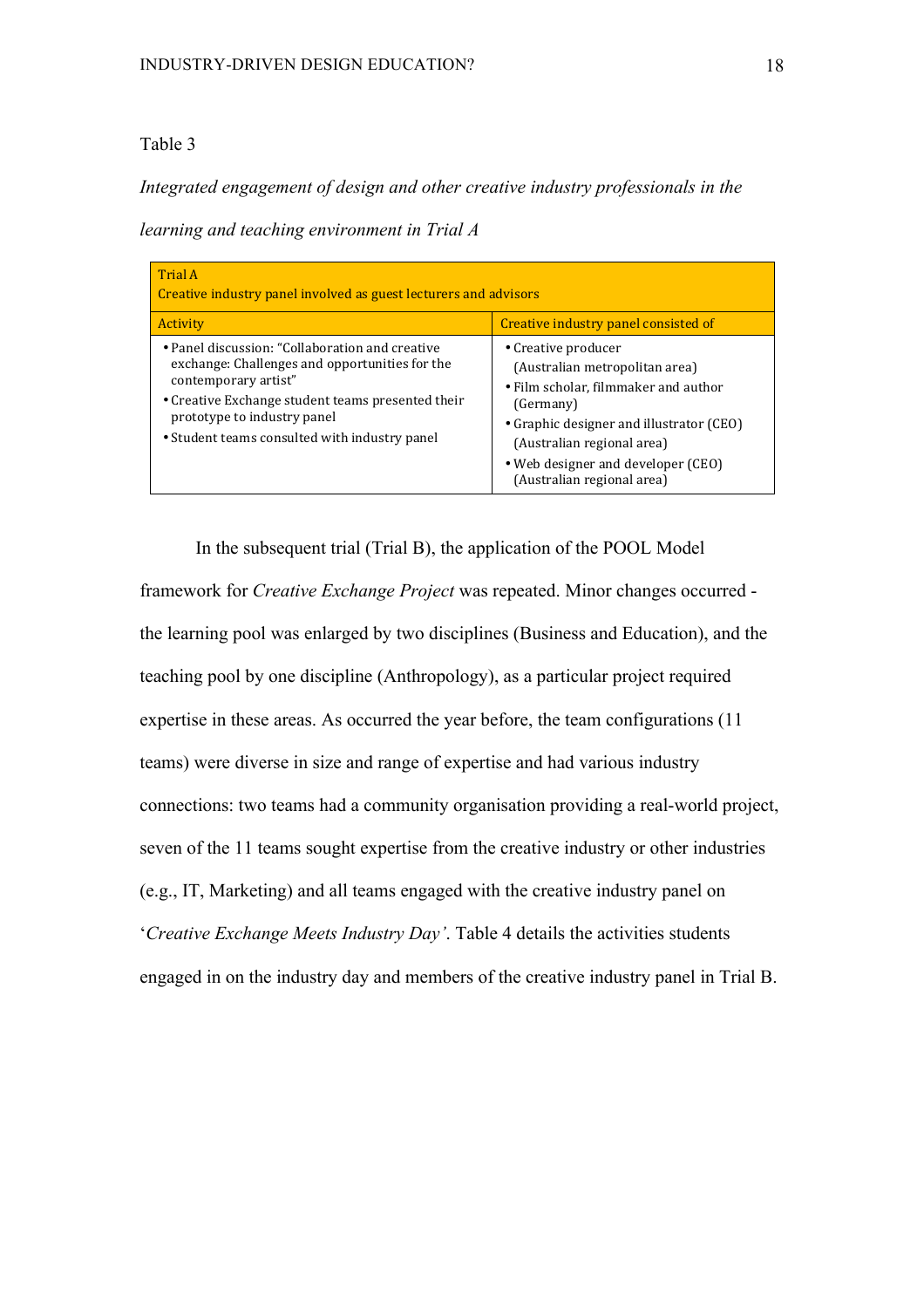*Integrated engagement of design and other creative industry professionals in the* 

*learning and teaching environment in Trial B*

| Trial B<br>Creative industry panel involved as guest lecturers and advisors                                                                                                                                                      |                                                                                                                                                                                                                         |  |  |  |  |  |
|----------------------------------------------------------------------------------------------------------------------------------------------------------------------------------------------------------------------------------|-------------------------------------------------------------------------------------------------------------------------------------------------------------------------------------------------------------------------|--|--|--|--|--|
| Activity                                                                                                                                                                                                                         | Creative industry panel consisted of                                                                                                                                                                                    |  |  |  |  |  |
| • Guest lecture: "Collaborative Practice is Every<br>Day's Business"<br>• Creative Exchange student teams presented their<br>concept idea and first prototype to industry panel<br>• Student teams consulted with industry panel | • Producer, film maker<br>(Australian metropolitan area)<br>• Interior designer<br>(Australian regional area)<br>• Graphic designer (CEO)<br>(Australian regional area)<br>• Photographer<br>(Australian regional area) |  |  |  |  |  |

#### **Methodology and Research Design**

The application of the POOL Model framework is complex and touches on a variety of broader pedagogical topics in higher design education, such as teamwork and group learning, peer assessment, authentic learning environments and scenariobased learning. While the overarching research on the development and implementation of the POOL Model framework explores how digital media design students can be better prepared for professional practice in the creative industries, this particular part of the study focuses on whether integrating design/creative industry professionals into the undergraduate digital media design learning environment contributes to such better preparedness. This small-scale study is part of the author's larger doctoral research project. Despite "limits of small scale educational experiments" this study attempts "to generate new and useful ... knowledge" (Mardsen, 2007, p. 565) that informs educational practice in some way.

A pragmatic approach (Punch, 2009), which enabled the researcher to choose methods that suit the real-world practice nature of the situation, was applied to this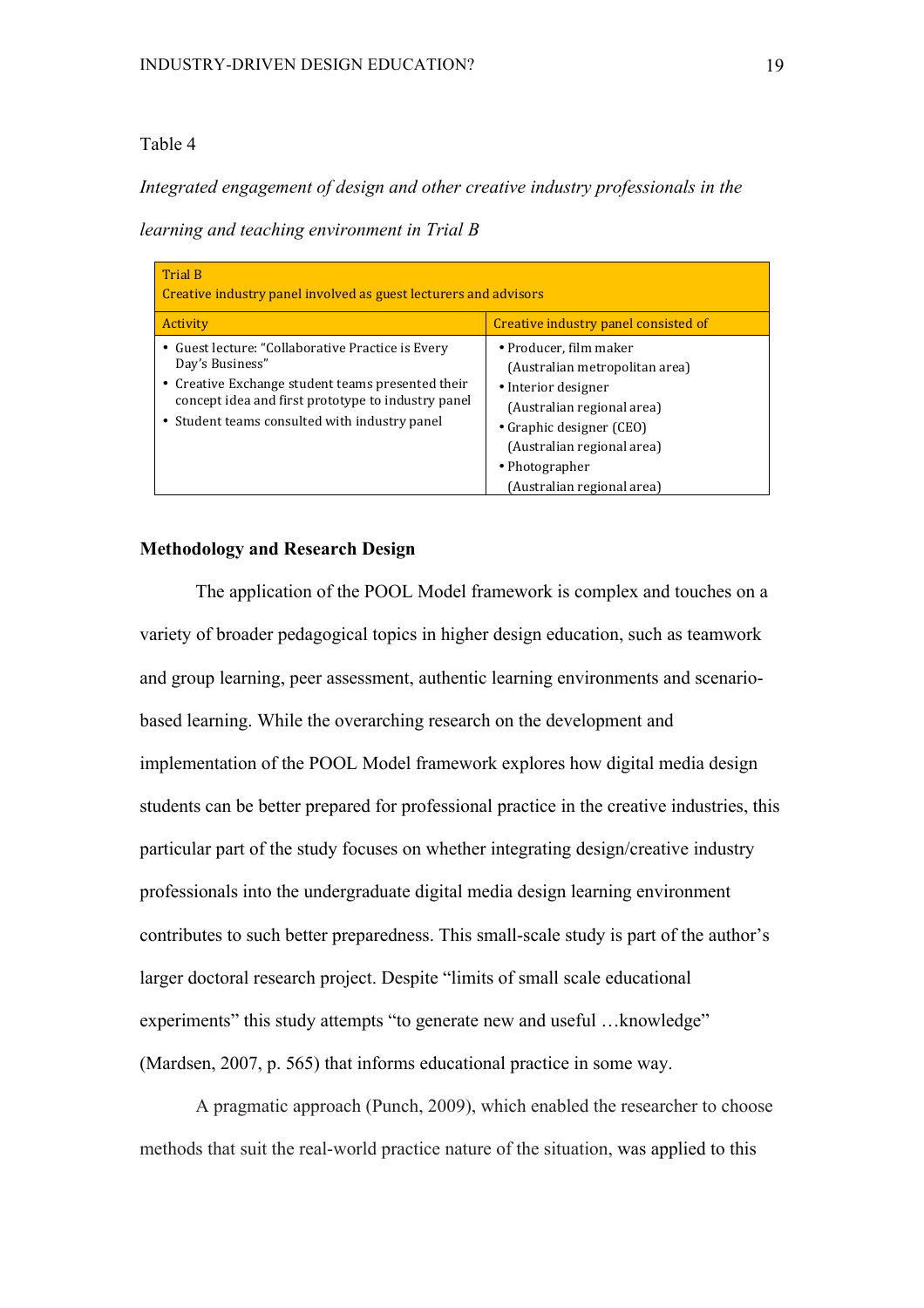research study. Within this pragmatic framework a mixed-method research approach (Johnson & Christensen, 2008; Punch, 2009; Teddlie & Tashakkori, 2009) seemed most relevant and was applied. Setting out to triangulate data sources in order to obtain more information from varying perspectives, data was collected from three stakeholder groups: students, educators and industry professionals/community clients (see Appendix, Table 1A for details). In gathering data from students, triangulation was also applied to the method of data collection obtaining quantitative data from questionnaires and qualitative data from questionnaires and interviews in a parallel mixed design (Teddlie & Tashakkori, 2009).

The data gathered in both Trials A and B were rich, providing a variety of avenues for exploration. Data analysis for this part of the study was driven, according to the research question, by exploring the outcomes of involving industry and community into an undergraduate learning and teaching environment; it therefore focused on "benefits" and "challenges" experienced by stakeholder groups. Qualitative data obtained from responses to open-ended question in questionnaires and interviews was coded using the research analysis software NVivo. The application of a conversion method to enable qualitative data to be converted to quantitative data (e.g., counting students' references to a certain issue during an interview) was also considered as appropriate for this study. Quantitative data obtained from the questionnaires was analysed using descriptive statistics provided by the SurveyMonkey platform or by using Microsoft Excel.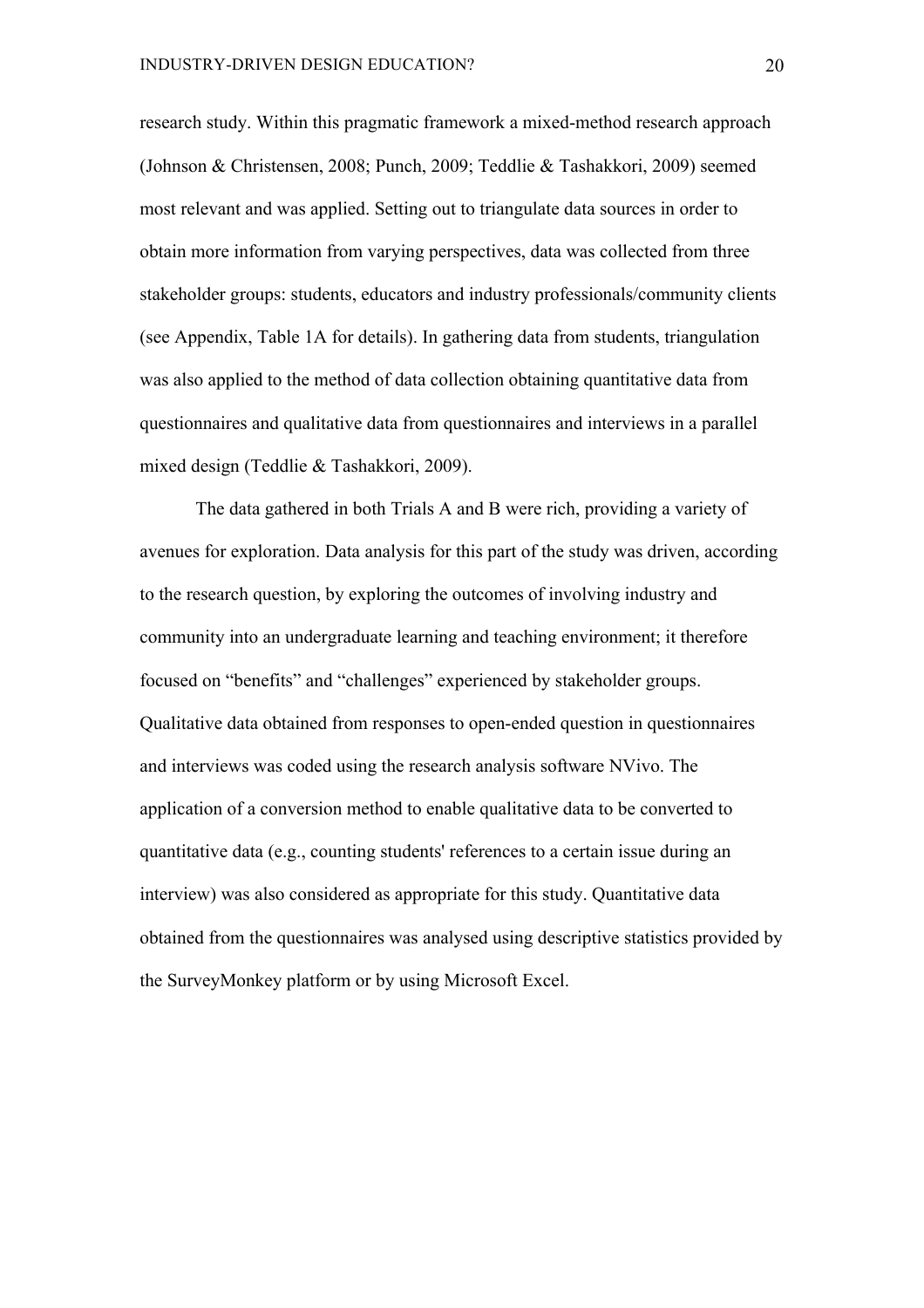#### **Exploring Student Perspectives**

Digital media design students were asked to provide feedback via questionnaire on the experiences they had in their engagement with the creative industry panel. Table 5 presents the findings from both subject trials.

#### Table 5

#### *Digital media design students' perspectives on involving creative industry*

| <b>Question</b>                                                                                                        |               | <b>Yes</b>    |             | N <sub>0</sub> | Total<br>Participants |         |
|------------------------------------------------------------------------------------------------------------------------|---------------|---------------|-------------|----------------|-----------------------|---------|
|                                                                                                                        | Trial A       | Trial B       | Trial A     | Trial B        | Trial A               | Trial B |
| We had four creative industry<br>professionals invited to meet<br>with you. Was this day a good<br>experience for you? | 94.4%<br>(17) | 92.6%<br>(25) | 5.6%<br>(1) | 7.4.0%<br>(2)  | 18                    | 27      |
| Did you find the feedback from<br>the industry professionals<br>helpful?                                               | 94.4%<br>(17) | 81.5%<br>(22) | 5.6%<br>(1) | 18.5%<br>(5)   | 18                    | 27      |

*professionals as expert advisors*

Table 5 shows that the majority of digital media design students viewed their engagement with creative industry professionals as beneficial, and valued the industry's direct feedback on project work. The average ratings across both iterations of the subject (Trial A and Trial B) are very high, with 93.5% of students stating that engaging with the creative industry panel was a positive experience, and 87.9% finding the panel's feedback helpful. In order to explore the nature of these benefits, focus group interviews conducted with all student teams were explored in regards to experienced benefits and challenges. Table 6 synthesises all feedback in terms of key benefits that emerged.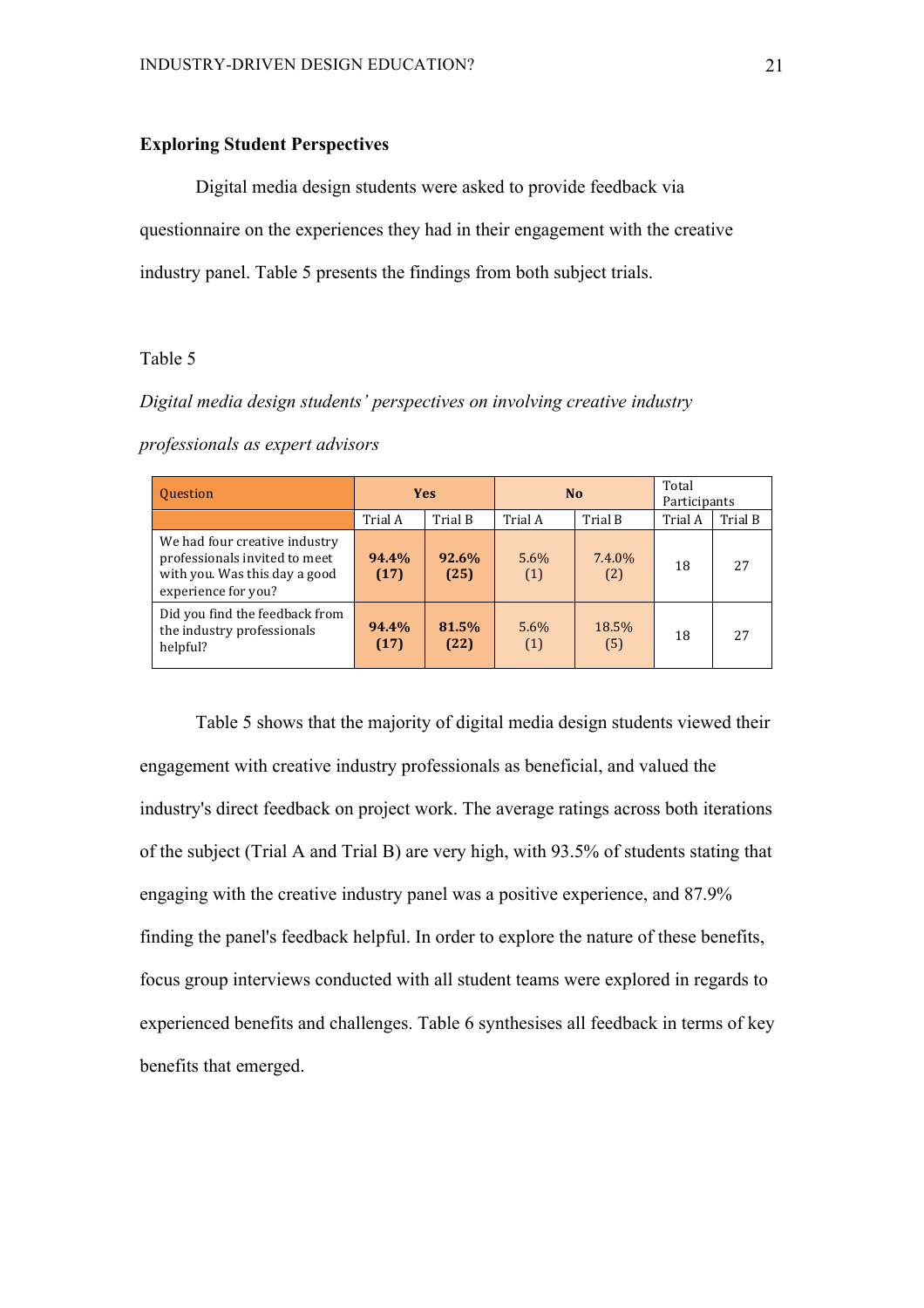## *Students' perspectives on integrating industry into the learning and teaching*

## *environment*

| Key benefits identified                                                                                 | No of<br>student<br>teams<br>11<br>13<br>focus group<br>interviews |         | Total no. of<br>references<br>made | Examples of typical comments from 98 students<br>(Trial A/Trial B)                                                                                                                                                                                                                                                                                                                                                                                                                                                                                                   |  |  |  |
|---------------------------------------------------------------------------------------------------------|--------------------------------------------------------------------|---------|------------------------------------|----------------------------------------------------------------------------------------------------------------------------------------------------------------------------------------------------------------------------------------------------------------------------------------------------------------------------------------------------------------------------------------------------------------------------------------------------------------------------------------------------------------------------------------------------------------------|--|--|--|
|                                                                                                         | Trial A                                                            | Trial B |                                    |                                                                                                                                                                                                                                                                                                                                                                                                                                                                                                                                                                      |  |  |  |
| Gain insight into<br>industry and understand<br>professional practice                                   | 22                                                                 | 9       | 31                                 | We had learned the theory behind these projects<br>before but never carried them out. One thing I<br>have learned is that everything needs to be<br>finished and tested before it goes out to the client.<br>So it was a steep learning curve. (Trial A)<br>We got to see work of the designer and hear her<br>opinion, and she explained how she would<br>structure the project and work on the designs for<br>the different media. Her advice was really good so<br>we understood how they do things in the industry<br>and we just did it the same way. (Trial B) |  |  |  |
| Prepares us for real life                                                                               | 10                                                                 | 10      | 20                                 | I understood all the little things you learn about in<br>class, but don't actually see the finer details until<br>you are doing it. I feel much better prepared now<br>to work in industry. (Trial A)<br>It probably makes coming out of university a bit<br>easier because you've been a student, and then<br>you're going into the industry; this subject gives us<br>a mix in between that. It helps us with the<br>transitions into the world of work. (Trial B)                                                                                                 |  |  |  |
| Learn to communicate<br>with industry<br>professionals/<br>make industry contacts<br>and build networks | 12                                                                 | 8       | 20                                 | I've gained confidence out of it, in speaking to<br>people and people-skills. I've had a lot of face-to-<br>face meetings. I feel like I'm a new student, but I'm<br>not anymore. It's a weird transition. (Trial A)<br>You build your own networks, your own<br>connections, and I like the referrals to other<br>people as well. (Trial B)                                                                                                                                                                                                                         |  |  |  |
| Total                                                                                                   |                                                                    |         | 76                                 |                                                                                                                                                                                                                                                                                                                                                                                                                                                                                                                                                                      |  |  |  |

Table 6 shows that students viewed their engagement with the creative industry as valuable. The engagement creates a series of beneficial real-life experiences for students, in that they feel they gain insight into industry practice and feel that they better understand industry and workplace realities.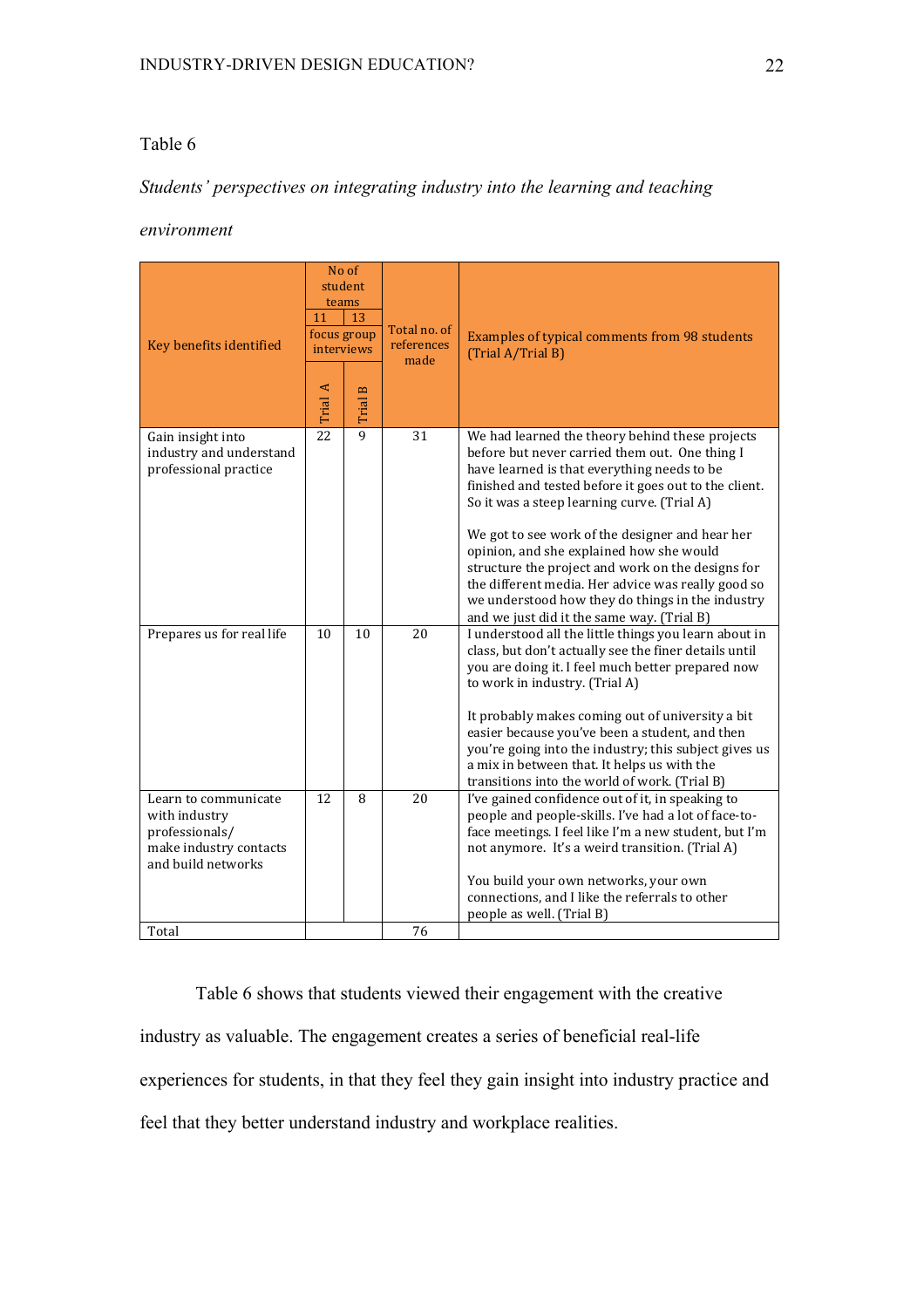It is notable that references made to 'gain insight into industry' are higher in Trial A then in Trial B. This outcome directly relates to the different methods industry professionals employed to share their experience. In Trial A students attended a panel discussion, which involved all four industry professionals presenting their views on "Collaboration and creative exchange: challenges and opportunities for the contemporary artist", and in Trial B students attended a guest lecture by one industry professional who presented a singular view. This would therefore explain the difference in the volume of references to this aspect.

It was important to also explore whether students experienced any challenges when engaging with industry. Table 7 presents findings of key challenges, the number of times these were referenced in each trial, and exemplar quotes that reflect each challenge.

#### Table 7

| Key challenges<br>identified               | No. of student<br>teams<br>13<br>11<br>Focus group<br>interviews<br>Trial A<br>FinalB |                | Total no. of<br>references<br>made | Examples of typical comments from 98 students<br>(Trial A/Trial B)                                                                                                   |
|--------------------------------------------|---------------------------------------------------------------------------------------|----------------|------------------------------------|----------------------------------------------------------------------------------------------------------------------------------------------------------------------|
|                                            |                                                                                       |                |                                    |                                                                                                                                                                      |
| Difficult to<br>maintain<br>communication/ | 6                                                                                     | 16             | 28                                 | I think that our main problem was communication.<br>Having to chase them constantly. (Trial A)                                                                       |
| unreliable                                 |                                                                                       |                |                                    | I think it was just communication and trying to get what<br>we needed from them by a certain deadline It was<br>always like here it is an hour beforehand. (Trial B) |
| Do not take<br>students<br>seriously       | $\mathbf{1}$                                                                          | $\overline{4}$ | 5.                                 | They would probably be more professional if we were<br>paying them. (Trial A)                                                                                        |
|                                            |                                                                                       |                |                                    | There are people who let you feel that "you aren't good<br>enough to work with me." (Trial B)                                                                        |
| Total                                      |                                                                                       |                | 33                                 |                                                                                                                                                                      |

*Student perspectives on challenges when engaging with industry*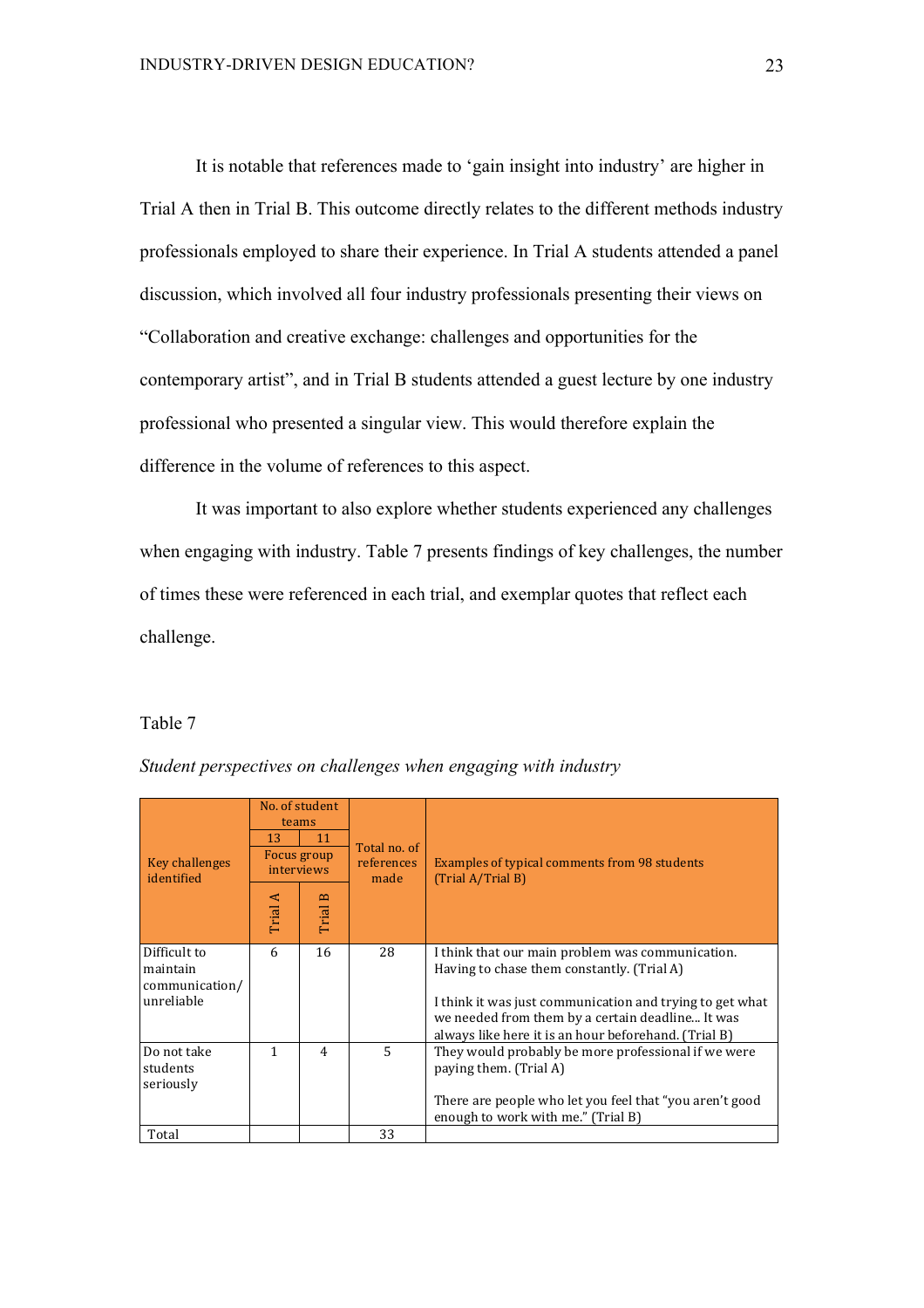Table 7 shows that students experienced challenges. There is agreement across the two subject trials that it is difficult to maintain communication with creative industry professionals, and some students, though a low number (5), describe them as unreliable. It is not surprising that students referenced this challenge; it is a reflection of industry realities, particularly in the creative industries, where professionals have busy schedules and work on tight deadlines. While they might generally be willing to help, market pressure may prevent it. In addition, given that students are also pressed for time with an academic submission deadline looming, this can certainly present a challenging situation for a student.

In summary, from the 109 comments that related to industry engagement, 33 (30.3%) refer to challenges. The 76 identified benefits (69.7%) evidently outweigh the challenges, although some issues were acknowledged that would require ongoing attention and management. In conjunction with findings from quantitative data, the POOL Model framework appears to create, from the students' perspective, mostly positive results in the understanding of workplace realities and preparing digital media design student for industry practice in these two iterations of Creative Exchange.

#### **Exploring Educator Perspectives**

Insight into educator perspectives on the outcomes of integrating creative industry professionals into the undergraduate learning environment was gained from qualitative feedback via face-to-face interviews conducted after each subject trial. Table 8 synthesises the interviews with fifteen educators in terms of key benefits revealed, with the subject trial in which they occurred indicated through a tick  $(\checkmark)$ . If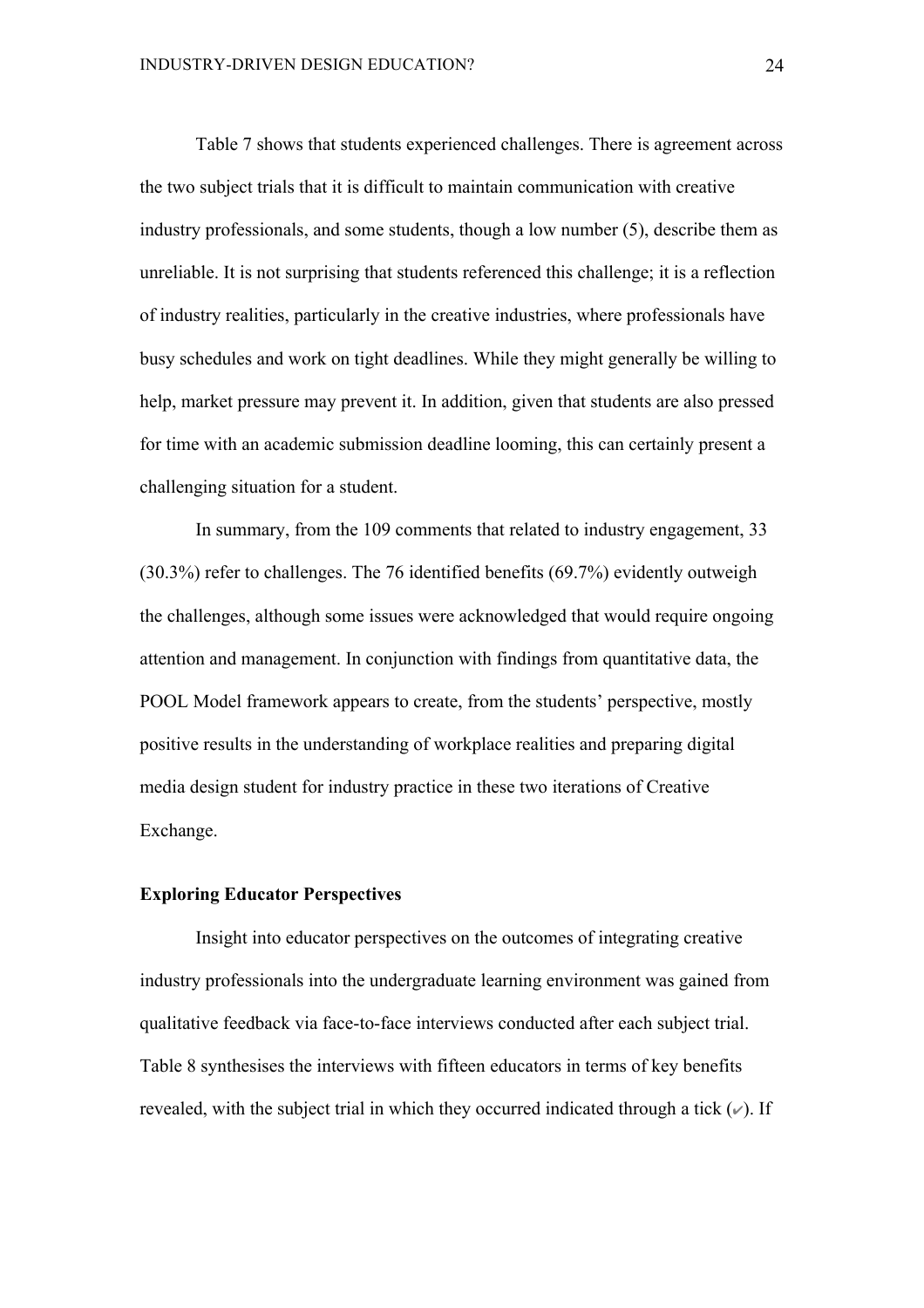more than one educator referenced a benefit, a number is shown in brackets and

exemplar quotes are shown in the last column.

#### Table 8

# *Educators' perspectives on the benefits of integrating industry into the learning and*

# *teaching environment*

|                                                                  |          |          | No. of educators                                               | Trial A: 7                                                                                                                                                                                                                                                                                                                                                                                                                                                                                                                                                                                                                                                                                                                                                                                                                                                      | Trial B: 8 |  |  |  |  |
|------------------------------------------------------------------|----------|----------|----------------------------------------------------------------|-----------------------------------------------------------------------------------------------------------------------------------------------------------------------------------------------------------------------------------------------------------------------------------------------------------------------------------------------------------------------------------------------------------------------------------------------------------------------------------------------------------------------------------------------------------------------------------------------------------------------------------------------------------------------------------------------------------------------------------------------------------------------------------------------------------------------------------------------------------------|------------|--|--|--|--|
| Key benefit<br>identified                                        |          |          | Stated as an outcome<br>(no. of educators if<br>more than one) | Examples of typical comments (Trial A/Trial B)                                                                                                                                                                                                                                                                                                                                                                                                                                                                                                                                                                                                                                                                                                                                                                                                                  |            |  |  |  |  |
|                                                                  | Trial A  | Trial B  | Total<br>no. of<br>references<br>made                          |                                                                                                                                                                                                                                                                                                                                                                                                                                                                                                                                                                                                                                                                                                                                                                                                                                                                 |            |  |  |  |  |
| Students get<br>different and<br>"real"<br>perspectives          | V<br>(5) | V<br>(4) | 9                                                              | Having an industry group come in from outside is so important for the<br>students because they see us [their lecturers] for three years. They need<br>someone from industry to tell them that they are on the right track, because<br>they stop listening, I think, to the people they've had for three years. (Trial<br>A)                                                                                                                                                                                                                                                                                                                                                                                                                                                                                                                                     |            |  |  |  |  |
|                                                                  |          |          |                                                                | I think the students got a lot out of it. Some of them realized how inadequate<br>their planning had been to that stage, or how short-sighted some of their<br>goals were. A lot of criticism [from the creative industry panel] was spot on,<br>I think the fact that the industry panel was coming up meant that the<br>criticisms that I was making about some of the groups, they probably came<br>to the decision to make some changes that they probably would not have<br>otherwise made. (Trial B)                                                                                                                                                                                                                                                                                                                                                      |            |  |  |  |  |
| Students<br>gain real-<br>world<br>experience,<br>insight into   | V<br>(7) | V<br>(6) | 13                                                             | the difference between a student doing Creative Exchange, and a student<br>not doing it, is fifty percent. I think they are able to walk into a job knowing<br>what sort of things will be a problem, what sort of things to expect, having a<br>degree of confidence because they have experience working with an outside<br>stakeholder. (Trial A)                                                                                                                                                                                                                                                                                                                                                                                                                                                                                                            |            |  |  |  |  |
| industry and<br>prepares<br>them for<br>professional<br>practice |          |          |                                                                | They are all obviously forced to take their projects out into the world. Some<br>of them did that to a better effect than others. It was intimidating for them<br>even just to talk to people that ran venues or to negotiate higher fees, then<br>to get the word out there to the right people. So the advertising was new to a<br>lot of them. However, once it was in motion there were people at those<br>events, cards exchanged and jobs offered. There are examples of people<br>directly getting work out of that, which is more than we could have hoped<br>for. (Trial B)                                                                                                                                                                                                                                                                            |            |  |  |  |  |
| Mutually<br>beneficial<br>relationship/<br>industry-             | V<br>(5) | V<br>(5) | 10                                                             | it is very important for students, and for industry, for many reasons. They<br>need to know what students are doing these days; they need to keep in<br>touch with higher education and the latest in learning. The students need to<br>know what is going on in industry, who the players are, etc. (Trial A)                                                                                                                                                                                                                                                                                                                                                                                                                                                                                                                                                  |            |  |  |  |  |
| university<br>feedback<br>circle                                 |          |          |                                                                | Having students engage with industry and community in Creative Exchange<br>is absolutely critical for many reasons; first of all we have no accreditation<br>bodies so it becomes a benchmarking tool; it becomes a testing tool to see if<br>what's happening is relevant and valid and real with industry and<br>community. Students graduating from our creative disciplines are always<br>working with clients, community, industry groups, whether it's school<br>students, community outsourcing organizations, individual clients, getting a<br>job done, so they need to get prepared for that, and also, higher education<br>should be about contributing to not only the development of the individual<br>student, but contributing to the broader goals of a society, so we need to<br>make that contribution when there's mutual benefit. (Trial B) |            |  |  |  |  |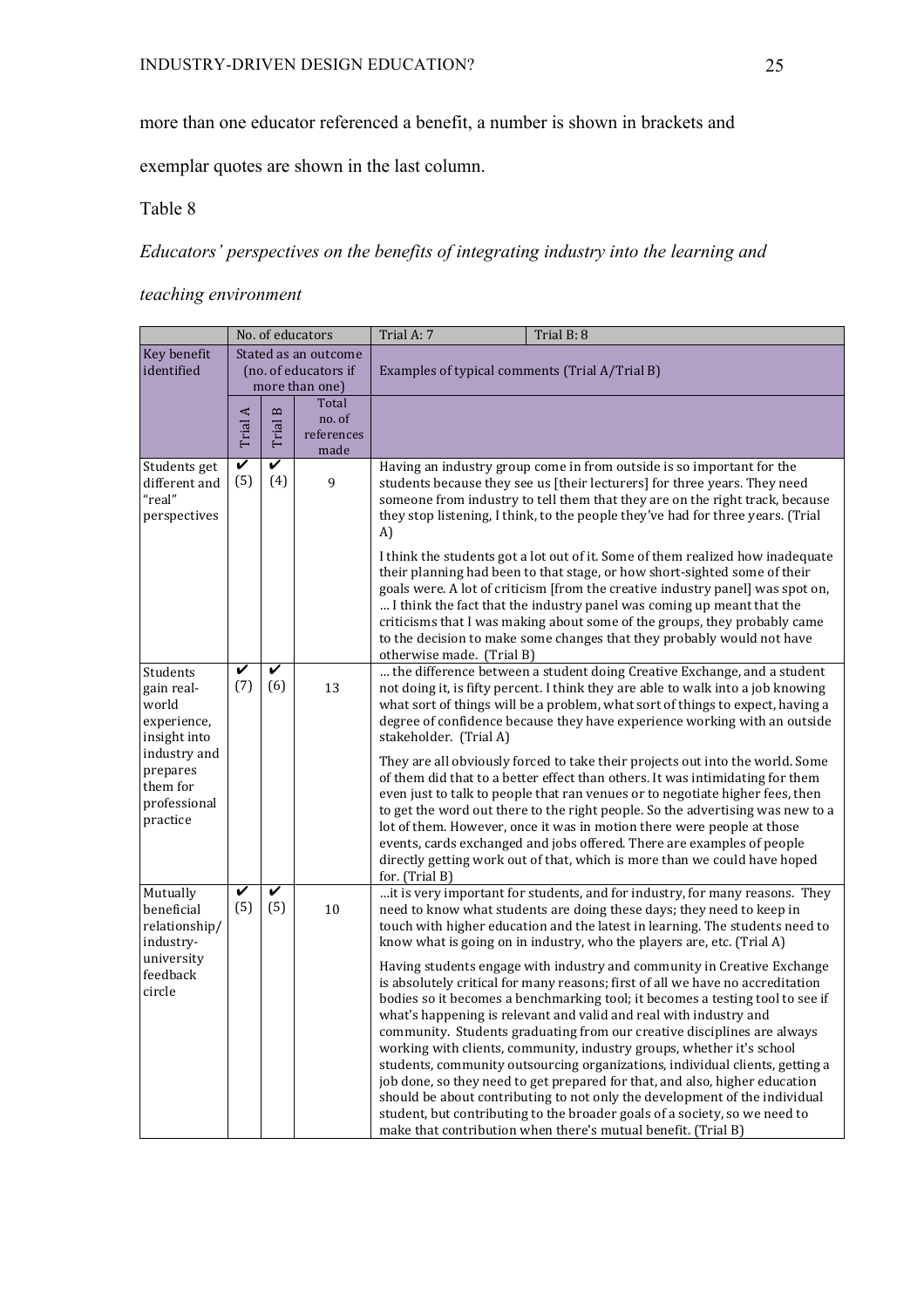The feedback presented in Table 8 is largely positive. Educators highlight creative industry's engagement in the learning environment as beneficial, in that students gain real-world experience and insight into the industry, which ultimately prepares them for professional practice. It was particularly encouraging that educators see the engagement with the creative industry as mutually beneficial, and that some educators pointed out the importance of the industry-university feedback circle. Overall, educators were in agreement that involving creative industry professionals is essential to advancement of design and creative arts education. Upon further exploration of educator views no challenges were identified. One educator saw the potential for involving creative industry professionals in the assessment process, however he also stated that it is a "double-edged sword," perhaps leading the industry professional to have inappropriate expectations of a student at a particular level of study. Overall, educators were in agreement that involving creative industry is essential to advancement.

#### **Exploring Creative Industry Professionals' Perspectives**

A group of eight regional, national and international creative industry professionals were interviewed regarding their engagement in these subject trials and their views on the conception of the POOL Model framework. As a result the following could be established:

All creative industry professionals agreed that involving creative industry in an undergraduate curriculum is important. The following comments offer insights into their views: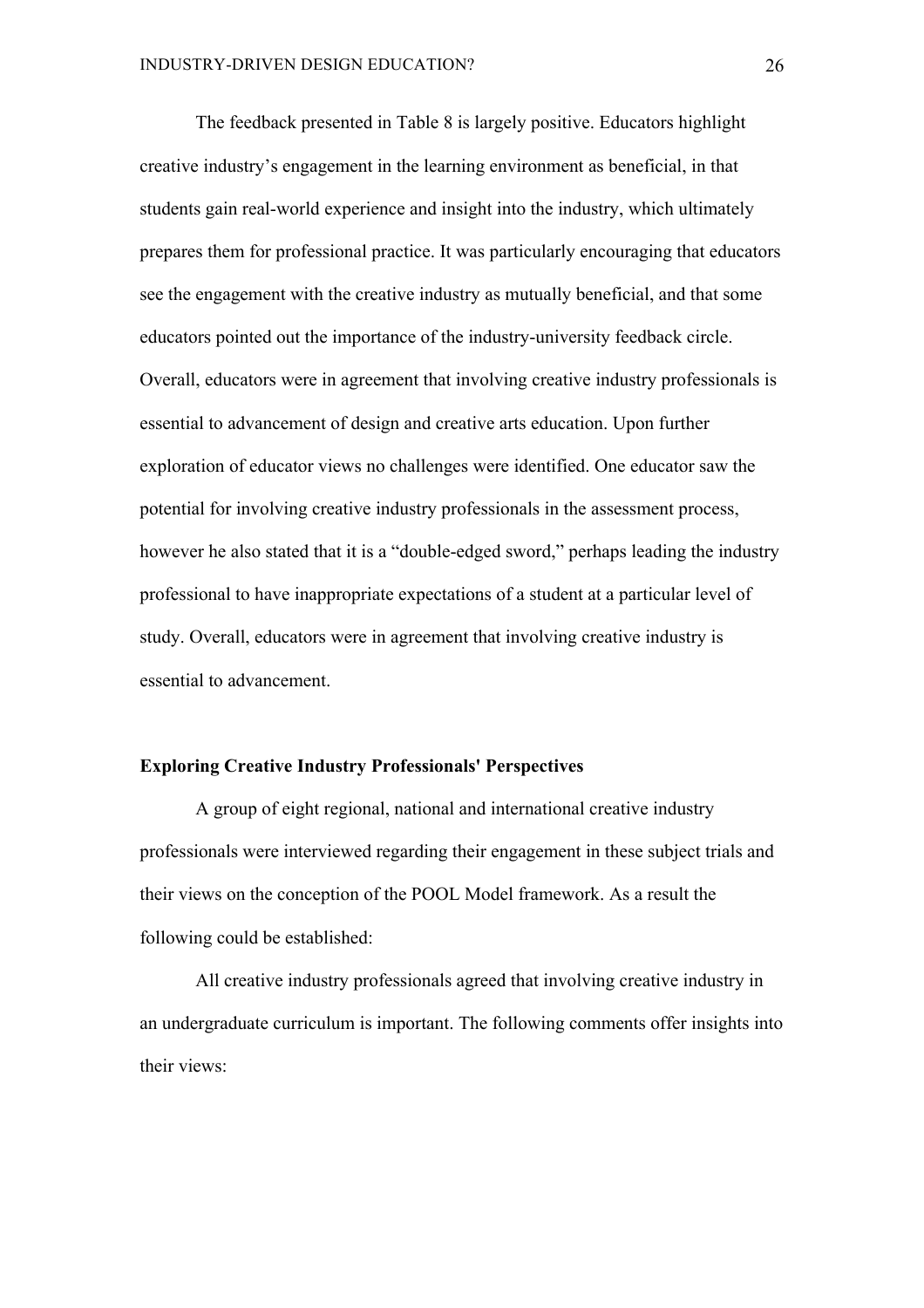- [Creative Exchange Meets Industry day] "makes students understand that clocks are ticking differently outside university." (Filmmaker and author; Trial A)
- ... "academia is not an ivory tower, not a world of its own. Ultimately the students have to make a living outside and this is where the outside world comes in. I think it is a very good approach, a very valid approach and not taken too often unfortunately until this day." (Graphic designer; Trial B)
- "I think it is important to talk to students so they are more prepared for when they leave University. … it is important to have that engagement with their target industry. The more preparation the better, less shock." (Producer, filmmaker, Trial B)
- "The industry people know about all the changes. Whereas I guess when you are not doing it all the time [referring to educators], it is hard to know what is going on in the industry. So bringing those other people in who deal with it every day really helps. It gives the students a bit more up-to-date knowledge." (Web designer and developer; Trial A)

In general, all agreed that introducing creative industry professionals as guest lecturers or guests who share expertise, and/or provide direct feedback on student work is an excellent and important step to better prepare students for workplace realities.

#### **Conclusion**

The application of the POOL Model framework intends to provide digital media design students with a more authentic learning environment through reflecting work practices, for example the multidisciplinary collaborative work environment, but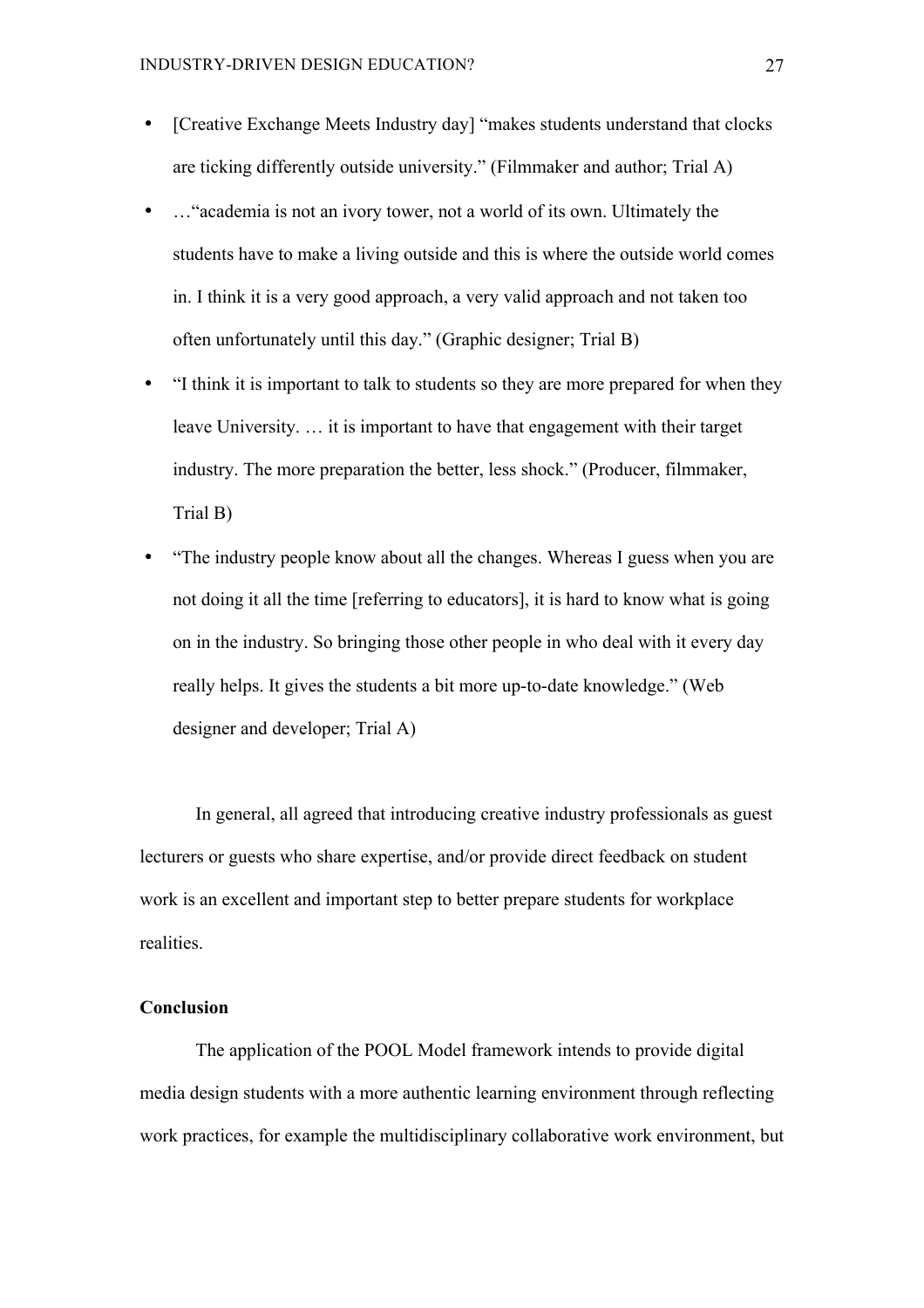equally important by making design and other creative industries professionals an integrated part of the digital media design learning and teaching environment. Although a small sample and study, findings suggest that integrating design and other creative industry professionals into the undergraduate digital media design learning environment is vital. In general, students, educators and creative industry professionals felt that engagement with the design and creative industry was beneficial for students in that the direct engagement resulted in students developing an understanding of real-world requirements and workplace realities.

It is therefore possible that design and other creative industry professionals should be involved in the shaping of the digital media design curriculum in order to ensure that dynamic industry practice is constantly reflected in undergraduate design education, especially with the majority of graduates entering the workforce after completion of their studies. Both creative industry professionals and educators were positive about the mutual relationship and highlighted that interaction between industry and the learning and teaching environment creates a dynamic feedback circle that supports keeping digital media design education relevant and up-to-date. Changing trends in methodology, work practice and technology could be recognised through such a practice-informed approach.

In terms of challenges, some students experienced their interaction with creative industry professional in regards to communication as not responsive and/or timely enough. Adding workshops that prepares students for communication at a professional level or, as recently suggested, helps them to develop social network capabilities (Bridgstock, Dawson & Hearn, 2011) may help avoid these types of challenges. Although educators did not identify challenges directly related to the integration of creative industry professionals into the learning and teaching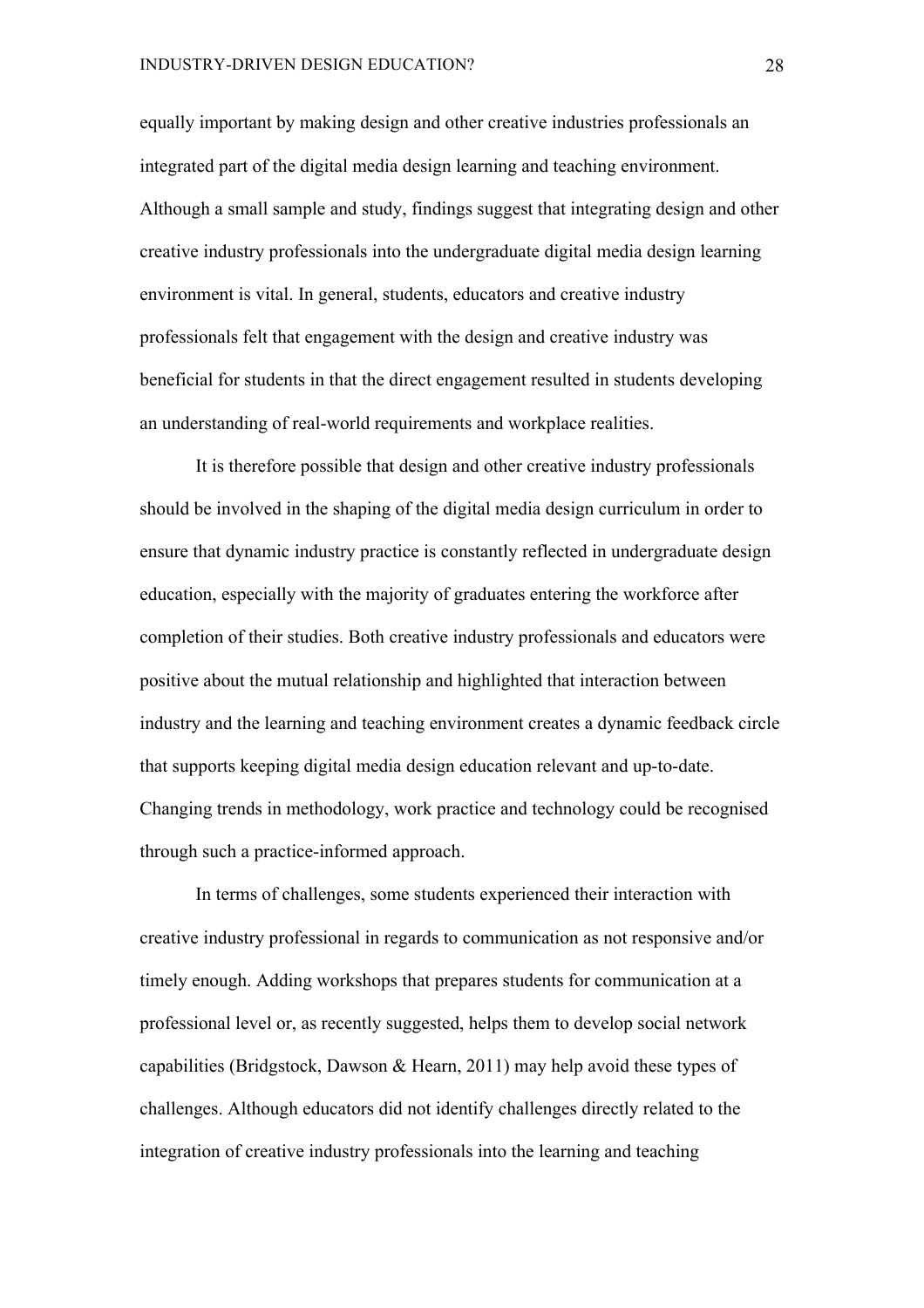environment, it is clear that the POOL Model framework is ambitious and requires significant effort (e.g., time, organization, managing collaborations) to be implemented successfully. This challenge has been embraced by those involved and has led to evidence-based benefits. In part based on evidence provided by this study, the application of the POOL Model framework in the Creative Exchange subject is ongoing and future developments anticipate the implementation of the framework across the whole Faculty of Law, Business and Creative Arts by 2013.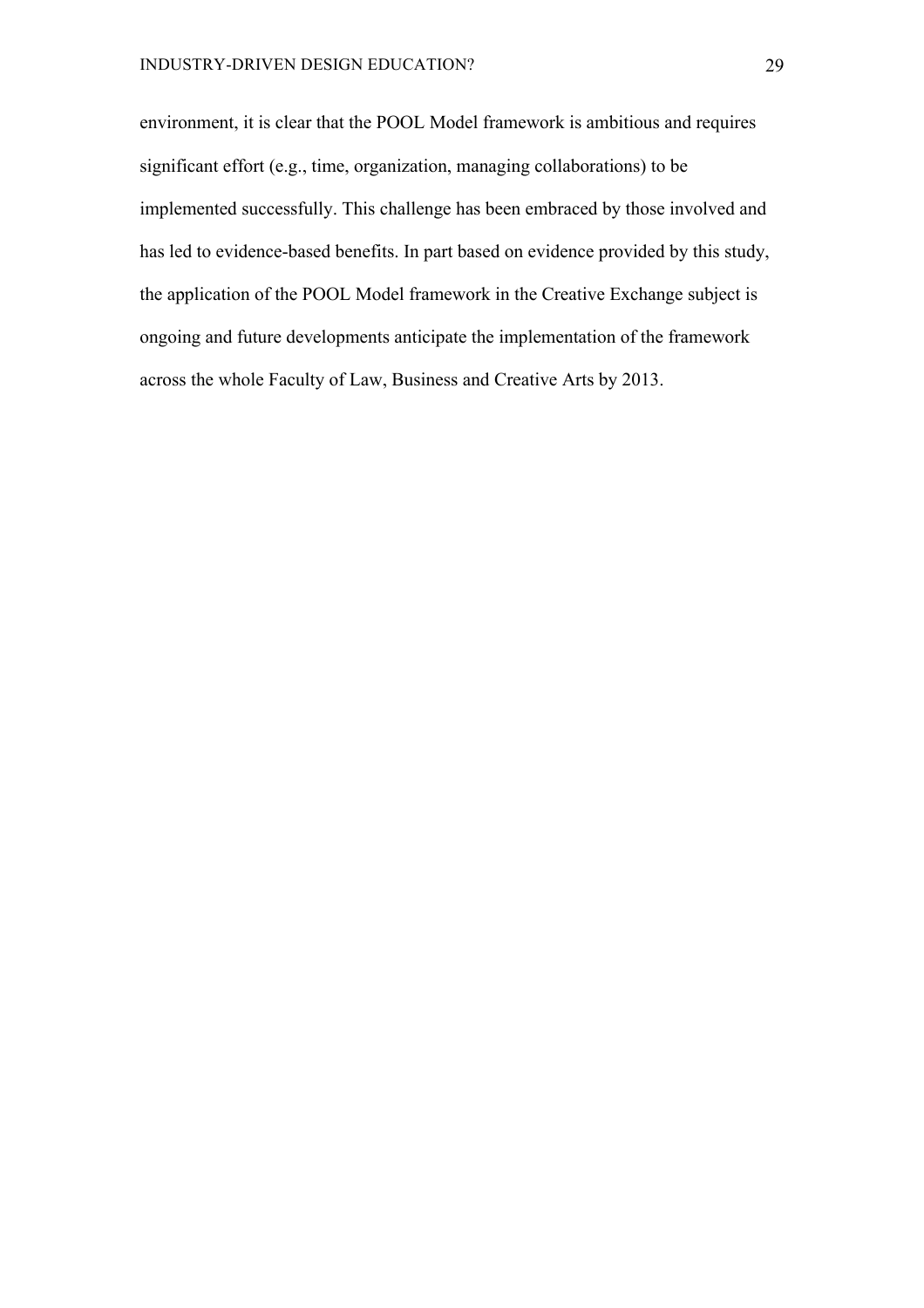# **Appendix**

## Table A1

*Questionnaires and interviews relevant to this study conducted in Creative Exchange in Trial A and Trial B*

| <b>Trial A</b>                 |                |                                                                                                                                                     |                                                                 |                                                            |                                                    |  |
|--------------------------------|----------------|-----------------------------------------------------------------------------------------------------------------------------------------------------|-----------------------------------------------------------------|------------------------------------------------------------|----------------------------------------------------|--|
| <b>Participants</b>            |                | Profile                                                                                                                                             | <b>Feedback mechanism</b>                                       |                                                            |                                                    |  |
|                                |                |                                                                                                                                                     | Online questionnaire                                            |                                                            |                                                    |  |
|                                |                |                                                                                                                                                     | Feedback<br>participants                                        | Response<br>Rate (%)                                       | Week                                               |  |
| Students<br>18<br>$(13$ teams) |                | 3rd year digital media design                                                                                                                       | 18                                                              | 100                                                        | 13                                                 |  |
|                                | 24             | 3rd year Bachelor of New Media<br>Arts students: digital imaging<br>(10), digital visual arts (4),<br>digital sound (8), performance<br>(2)         |                                                                 |                                                            |                                                    |  |
|                                | $6*$           | 3rd year IT                                                                                                                                         |                                                                 |                                                            |                                                    |  |
|                                | 48             | Total number                                                                                                                                        | all students                                                    |                                                            | Focus group interviews after project presentation: |  |
| Educators                      | 10             | Digital Imaging (2), Film<br>Production, Digital Visual Arts<br>(2), Digital Sound, Performance,<br>Business, IT (2)                                | Interview (face-to-face) after<br>7<br>assessment was completed |                                                            |                                                    |  |
| Industry<br>Professionals      | 5              | Creative producer, Film scholar,<br>Graphic designer,<br>Web designer and developer, IT<br>industry professional                                    | $\overline{4}$                                                  | Interview (telephone)<br>after the event                   |                                                    |  |
| Community<br>Clients           | 2              | Public Programs coordinator,<br><b>NQLD Art Gallery</b><br>Film producer/director                                                                   | 2                                                               | Interview (face-to-face) after final<br>presentation       |                                                    |  |
| <b>Trial B</b>                 |                |                                                                                                                                                     |                                                                 |                                                            |                                                    |  |
| Participants                   |                | Profile                                                                                                                                             | <b>Feedback mechanism</b>                                       |                                                            |                                                    |  |
|                                |                |                                                                                                                                                     |                                                                 | Online questionnaire                                       |                                                    |  |
|                                |                |                                                                                                                                                     | Feedback<br>participants                                        | Response<br>Rate (%)                                       | Week                                               |  |
| Students<br>$(11$ teams)       | 28             | 3rd year<br>digital media design                                                                                                                    | 27                                                              | 96.4                                                       | 7                                                  |  |
| 26                             |                | 3rd year<br>digital imaging (13), digital<br>visual arts (8), digital sound (4),<br>performance (1)                                                 |                                                                 |                                                            |                                                    |  |
|                                | $\overline{4}$ | 3rd year education                                                                                                                                  |                                                                 |                                                            |                                                    |  |
|                                | 2              | 3rd year business                                                                                                                                   |                                                                 |                                                            |                                                    |  |
|                                | 3<br>63        | 3rd year IT<br>Total number                                                                                                                         | all students                                                    | Focus group interviews after project presentation:         |                                                    |  |
| Educators                      | 10             | Digital Imaging, Digital Visual<br>Arts (2), Digital Sound,<br>Performance, Business, Digital<br>Media Design (2), Film<br>production, Anthropology | 8                                                               | Interview (face-to-face) after<br>assessment was completed |                                                    |  |
| Industry<br>Professionals      | $\overline{4}$ | Photographer, Interior designer,<br>Producer/film maker, Graphic<br>designer,                                                                       | $\overline{4}$                                                  | Interview (telephone)<br>after the event                   |                                                    |  |
| Community<br>Clients           | $\overline{c}$ | Anthropology expert<br>Coordinator of performance<br>programs in High School                                                                        | 2                                                               | Interview (face-to-face) after final<br>presentation       |                                                    |  |

\*The pool concept, "using" resources or people when needed, was utilized to its full potential. That is, not all IT students participate in Creative Exchange Projects. Rather, where IT expertise was required for a project the IT students were invited or recruited to join a team for the production of a larger scale project.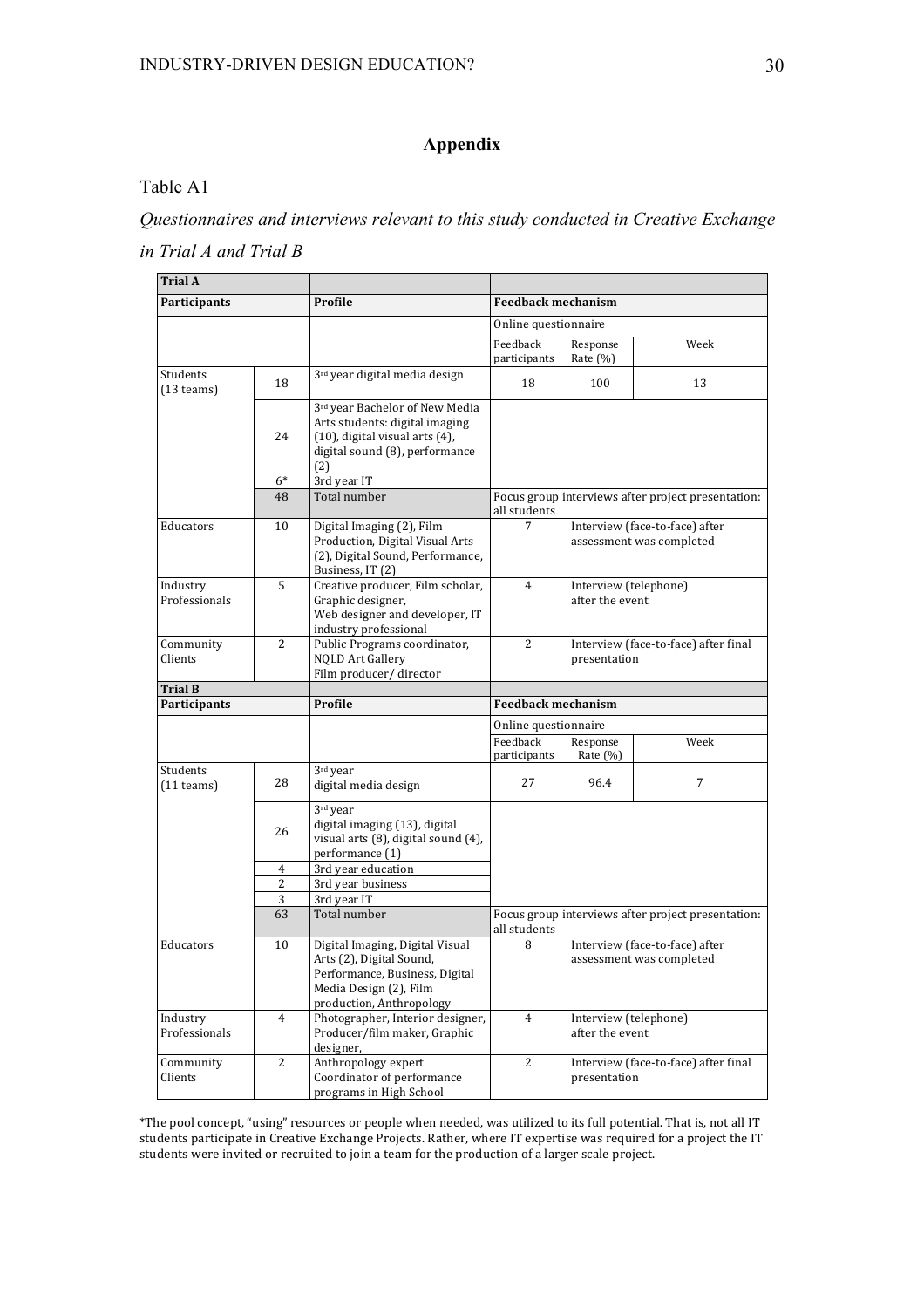#### **References**

60Sox (2009). 60Sox Report Volume 1: *From education to work in Australia's digital content industries: The opinions and practices of aspiring creatives in the creative industries.* Report retrieved from ARC Centre of Excellence for Creative Industries and Innovation:

http://www.cci.edu.au/sites/default/files/shaukka/60Sox Survey Report Volume 1 June 2009.pdf

- 60Sox (2010). *60Sox Report Volume 2: From education to work in Australia's Creative Digital Industries: Findings from a survey of employers.* Report retrieved from ARC Centre of Excellence for Creative Industries and Innovation: http://www.cci.edu.au/sites/default/files/shaukka/60 Sox Volume 2 January 2010 FINAL.pdf
- Adams, J. (2006). *Projects, placements and participation: The art industry internship program*. Paper presented at the ACUADS conference, Monash University, School of Art, Victorian College of the Arts, Melbourne, Victoria. Retrieved July 15, 2010, from http://acuads.com.au/conference/2006 conference/article/projects-placements-and-participation-the-art-industryinternship-program/
- ADM-HEA Subject Centre and NESTA (2007). *Creating Entrepreneurship: entrepreneurship education for the creative industries*. Report retrieved from Art Design Media (ADM) Subject Centre: http://www.adm.heacademy.ac.uk/projects/adm-hea-projects/creatingentrepreneurship-entrepreneurship-education-for-the-creative-industries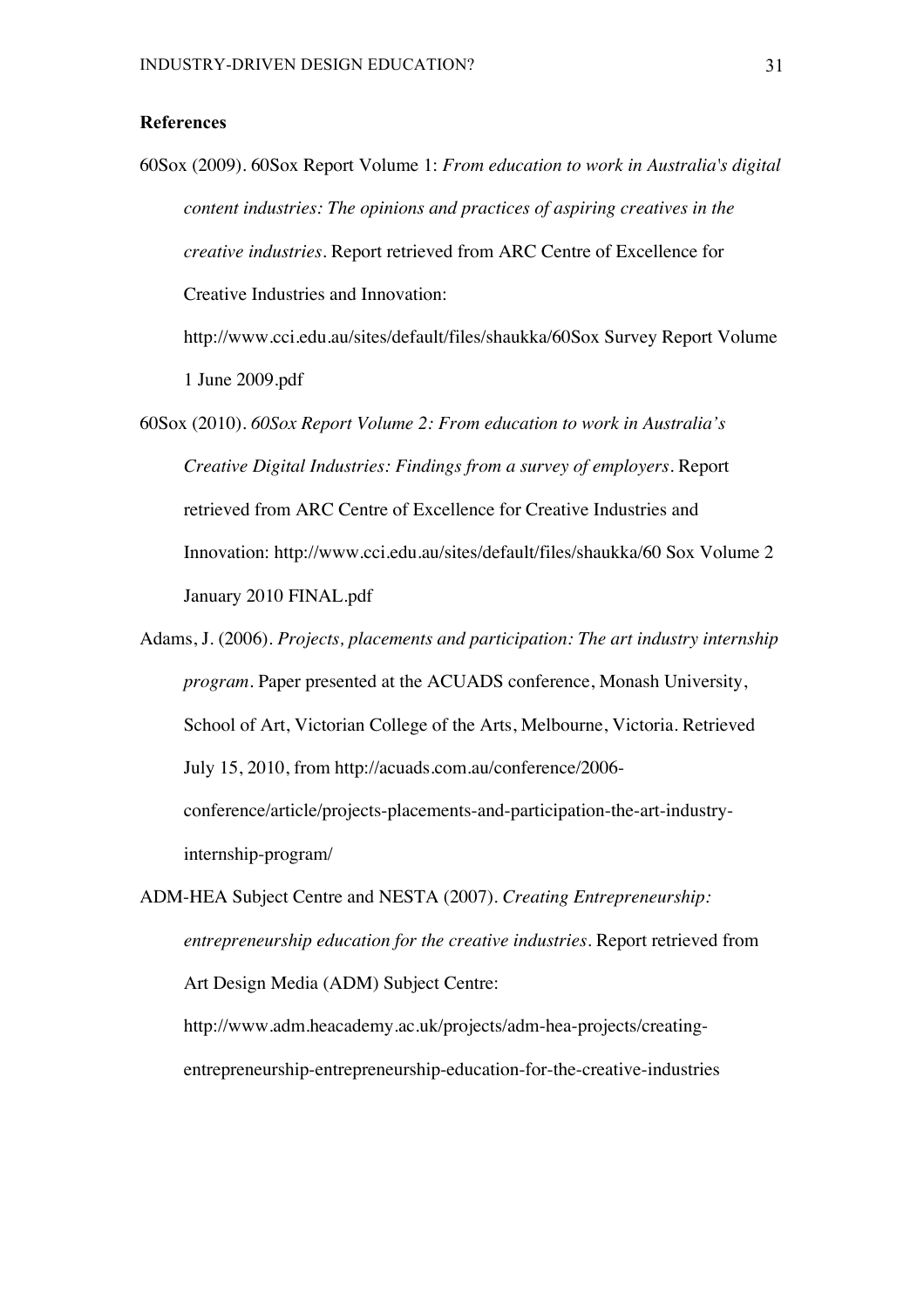- Ball, L. (2003). *Future directions for employability research in the creative industries*. Working paper. Retrieved October 18, 2007 from http://www.adm.heacademy.ac.uk/resources
- Bridgstock, R. (2009). The graduate attributes we've overlooked: enhancing graduate employability through career management skills. *Higher Education Research & Development,* 28(1), 31-44.
- Bridgstock, R., Dawson, S., & Hearn, G. (2011). Cultivating Innovation through Social Relationships: A Qualitative Study of Outstanding Australian Innovators in Science and Technology and the Creative Industries. In A. Mesquita (Ed.), *Technology for Creativity and Innovation: Tools, Techniques and Application*  (pp. 104-120). Heshey, New York: IGI Global
- Choi, S. (2009). *Designnovation studio – Open and adaptable design education for design innovation*. Paper presented at the ICSID World Design Congress conference, Singapore. Retrieved July 27, 2010 from http://www.icsid.org/education/education/articles1061.htm
- Churchman, L. (2004). *When a profession changes, how can curricula respond?* Paper presented at the AIGA Design Education Conference 2004.
- CiRAC (2005). *The ecology of Queensland design.* Report retrieved from Creative Industries Research and Applications Centre, Queensland University of Technology: http://eprints.qut.edu.au/2410/
- Clews, A. (2009). *Dialogues in Art and Design: Promoting and Sharing Excellence*  Conference proceedings GLAD Conference, York St John University. Retrieved from Art Design Media (ADM) Subject Centre: http://www.adm.heacademy.ac.uk/resources/publications/adm-heapublications/dialogues-in-art-and-design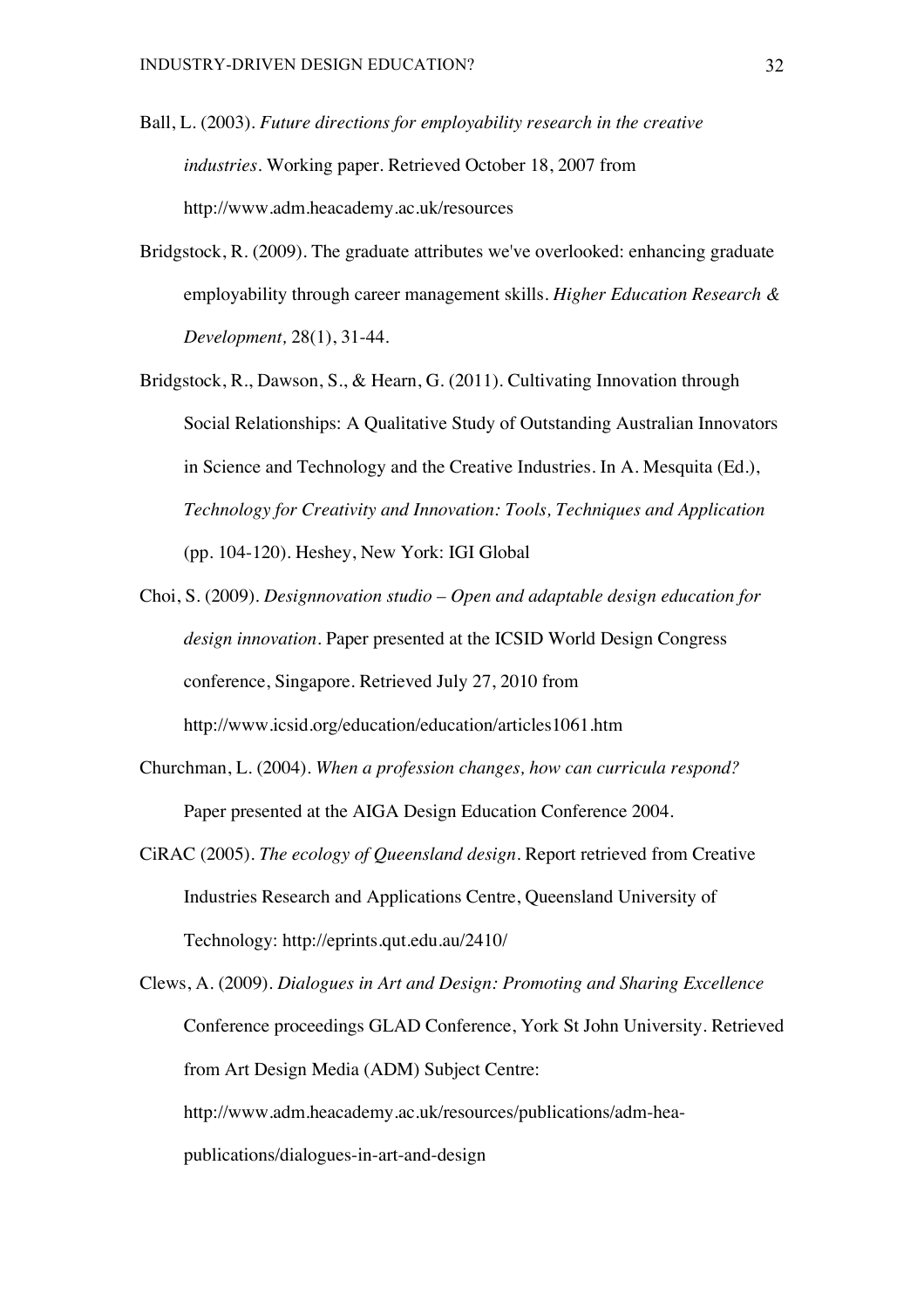Clews, D., & Mallinder, S. (2010). *Looking Out: Effective Engagement with Creative and Cultural Enterprise*. Report retrieved from The Higher Education Academy, Art/Design/Media/Subject Centre and Brighton University: http://www.heacademy.ac.uk/assets/documents/subjects/adm/looking-out-casestudies-effective-engagements-with-creative-and-cultural-enterprise.htm

Design Commission (2011). *Restarting Britain: Design education and growth*. Retrieved January 10, 2012 from

http://www.policyconnect.org.uk/sites/default/files/Design-Commissionreport\_SP(1).pdf

- Design Council (2005). *The business of design.* Report retrieved from Design Council, UK: http://www.designcouncil.org.uk/publications/the-business-ofdesign/
- Design Council (2010). *Design industry insights 2010.* Factsheet retrieved from Design Council, UK: http://www.designcouncil.org.uk/ourwork/Insight/Research/Design-Industry-Research-2010/
- Design Council and Creative & Cultural Skills (2007). *High-level skills for higher value.* Report retrieved from Design Council, UK: http://www.designcouncil.org.uk/publications/High-level-skills-for-highervalue/
- DesignSingapore Council (2009). *Dsg-II: Strategic blueprint of the design.* Report retrieved from DesignSingapore Council:

https://www.designsingapore.org/pdf/Dsg\_II\_Strategic\_Blueprint.pdf

DCITA (2006). *Unlocking the potential: Summary*. Report retrieved from the Department of Communications, Information Technology and the Arts, Australian Government: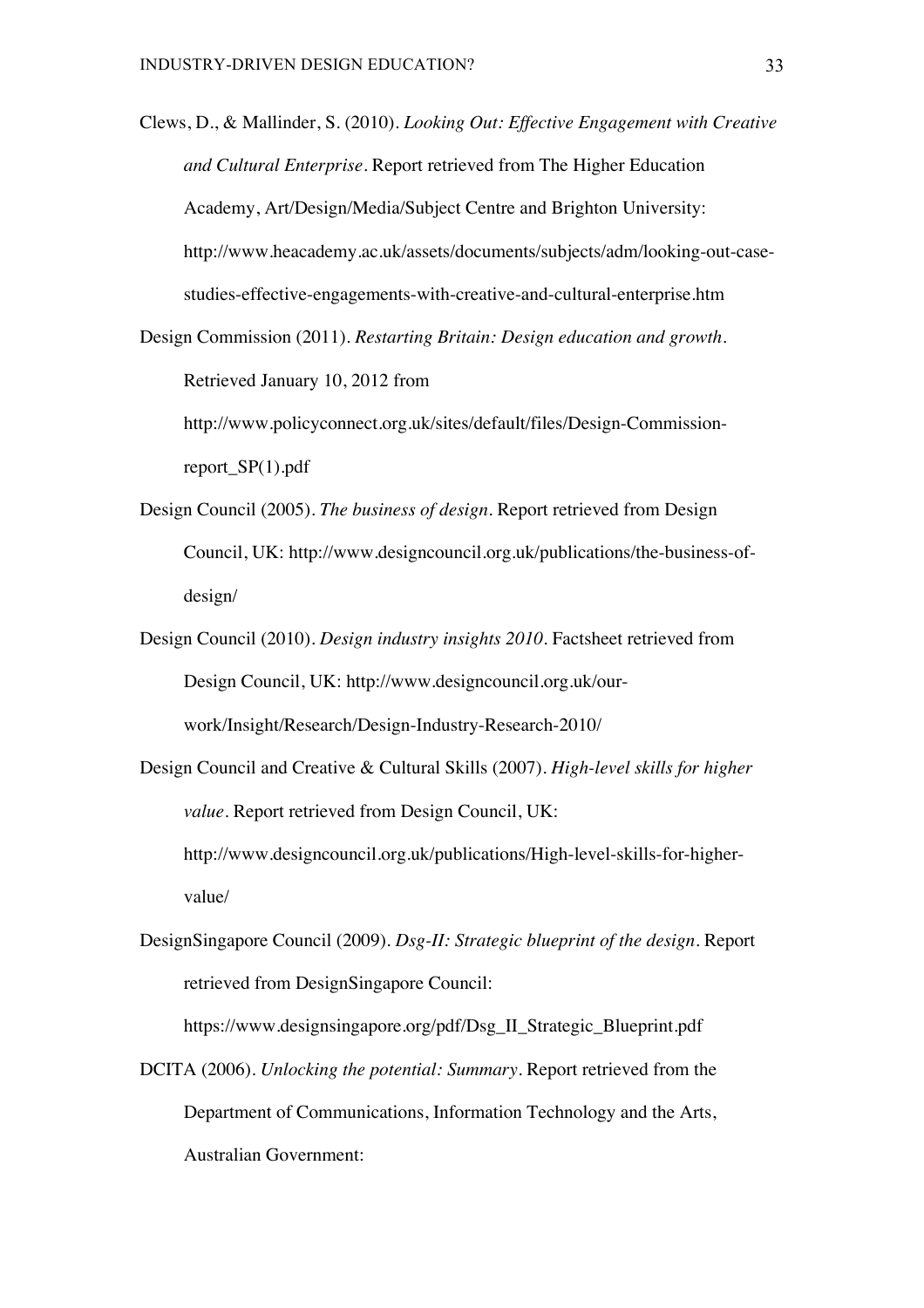http://www.dbcde.gov.au/\_\_data/assets/pdf\_file/0006/39813/DCIAA\_summary. pdf

Dubberly, H. (2001). The Baseball projects: A step-by-step approach to introducing information architecture. In S. Heller (Ed.), *The Education of an E-Designer* (pp. 132-41). New York: Allworth Press.

Eriksen, K. (2009). Design Students and Companies - What's the Problem?. In Fennesey, L., Kerr, R., Melles, G., Tong, C., & Wright, E. (Eds.), *Cumulus 38° south 2009: Emispheric Shifts Across Learning, Teaching and Research. Proceedings of the Cumulus Conference* (pp. -). Melbourne: University Publishing.

Fleischmann (2010). The POOL Model: foregrounding an alternative learning and teaching approach for digital media design in higher education. *Higher Education. Art, Design and Communication in Higher Education*, 9(1), 57-73.

Fleischmann (2011). Closing the gap: Flexible and dynamic design education to better prepare digital media design students for professional practice. *Design Principles and Practices: An International Journal*, 5(4), 213-224.

Fleischmann & Hutchison (2012). Creative exchange: An evolving model of multidisciplinary collaboration. *Journal of Learning Design,* 5(1), 23-31.

Foroudastan, S. & Hardymon, L. (2003). *Partnering with industry – a winning collaboration.* Paper presented at CIEC Conference, Tucson, Arizona.

Ghory-Goodman, A. (2010). To unveil and motivate: Curriculum principles and case studies inspired by the Aspen Design Challenge. *Iridescent: Icograda Journal of Design Research.* Retrieved from

http://iridescent.icograda.org/journal/journal5.php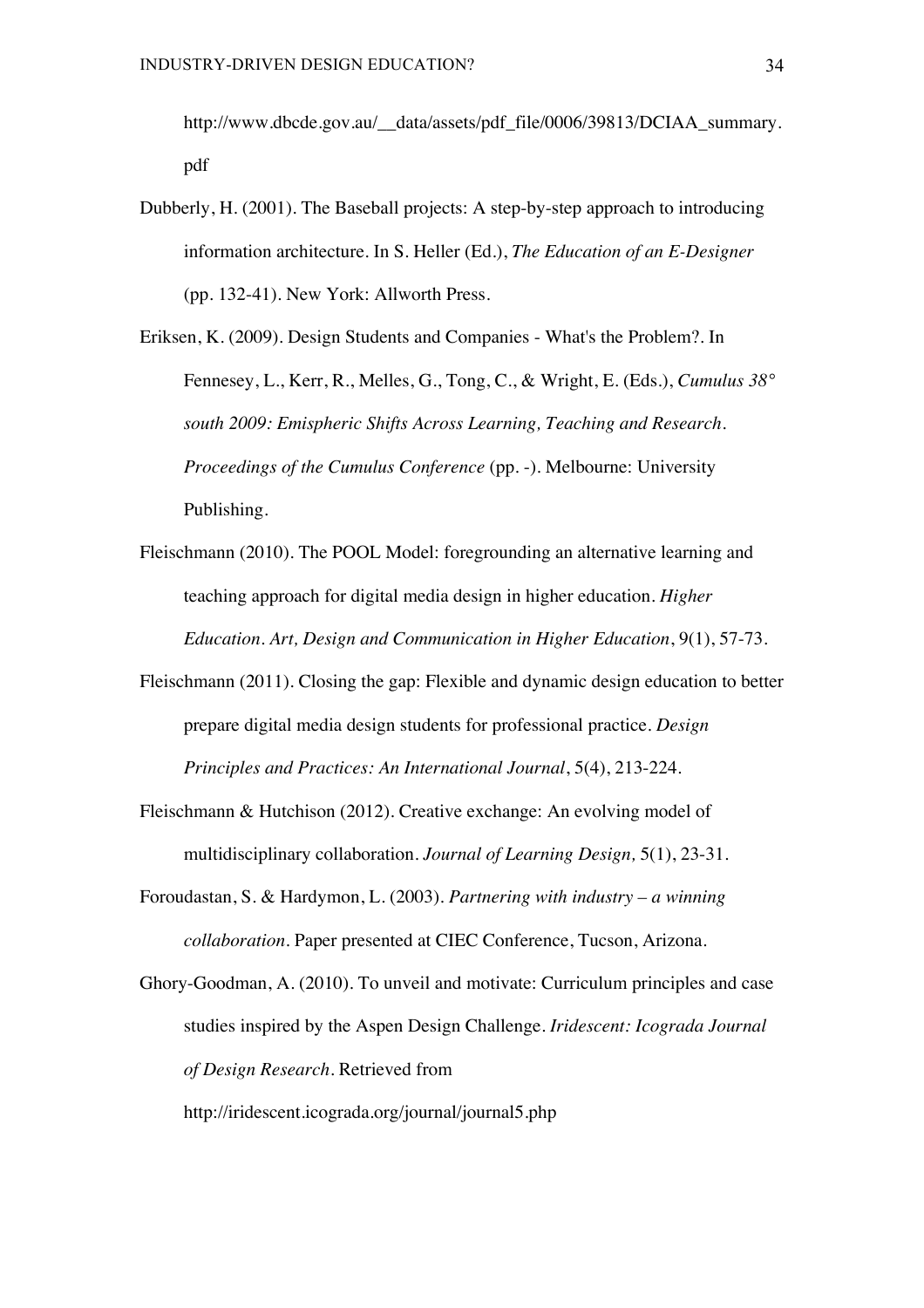- HM Treasury Cox Review (2005). *Cox Review of Creativity in Business: building on the UK's strengths*. Report retrieved from HM Treasury, UK: www.hmtreasury.gov.uk/cox
- Innes, J. (2006). *Learning and employability: A critical analysis of 'live' projects as anchors for situated learning.* In A. Davis (Ed.) Enhancing Curricula: contributing to the future, meeting challenges of the  $21<sup>st</sup>$  century in the disciplines of art, design and communication (pp. 191-208). London: cltad.
- ISIS Interactive Skills and Integration Scheme (2011). *Curriculum report 1: Overview of interactive media and gaming courses in Australia*. Report.
- Agre-Kippenhan, S., & Kippenhan, M. (2005). What's Right with Design Education and Wrong with the "Real-World"? In S. Heller (Ed.), *The Education of a Graphic Designer* (2nd ed., pp. 133-135). New York: Allworth Press.
- Livingston, D. & Harvey, C. (2010). *Crossover: Urban and regional design students working collaboratively with industry professionals.* Paper presented at CONNECTED 2010 – 2nd International Conference on Design Education, Sydney, NSW.
- Price, A. (2005). Attitudes to Clients or Clients with Attitude? Paper presented at the Australian Council of University Art and Design Schools (ACUADS) conference, School of Contemporary Arts, Edith Cowan University, Perth, Western Australia.
- Rothstein, P. (2002). *Closing the gap between practice and education: A case study*. Paper presented at the NEC conference.
- Sernack, T., Quee, C. & Thomas, J. (2010). *Design practice firms – practical or pipe dream?*. Paper presented at the CONNECTED 2010 – 2nd International Conference on Design Education, Sydney, NSW.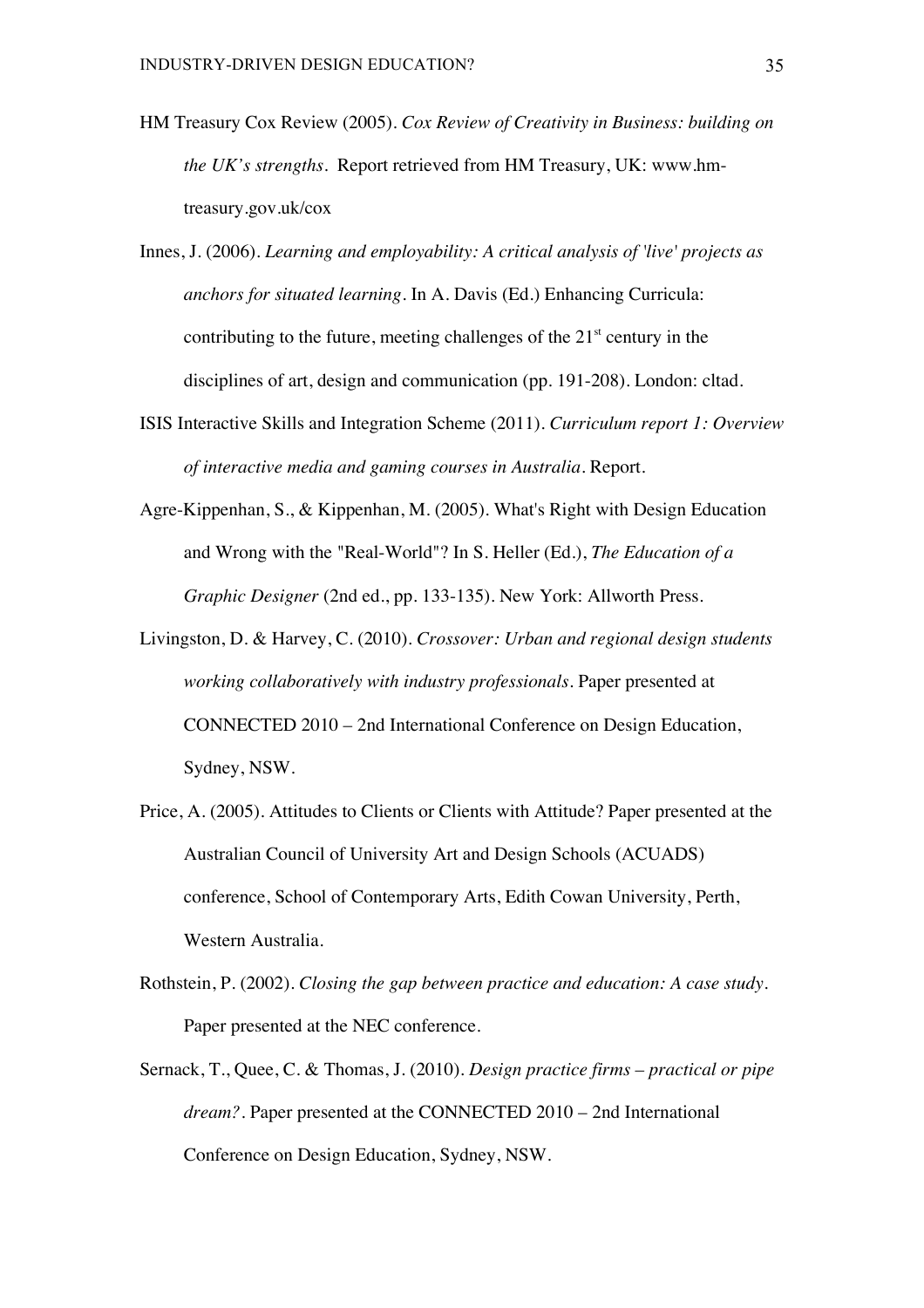- Smith, C. L. (2010). *Partnerships with Industry.* Paper presented at the Australian Council of University Art and Design Schools (ACUADS) conference, University of Tasmania, Arts, Launceston Campus. Retrieved from http://acuads.com.au/conference/2010-conference/article/partnerships-withindustry/
- Shreeve, A., Sims, E., & Trowler, P. (2010). 'A kind of exchange': learning from art and design teaching. *Higher Education Research & Development, 29*(2), 125- 138.
- State Government of Victoria (2010). *Victorian design action plan 2011–2015*. Report retrieved from the Department of Innovation, Industry and Regional Development: http://www.diird.vic.gov.au
- Steane, J. (2010). *New communication design: new models, agendas, strategies?* Paper presented at CONNECTED 2010 – 2nd International Conference on Design Education, Sydney, NSW.
- Triggs, T. (2004). *Curricula of collaboration: Educating postgraduate students for the workplace*. In A. Davies (Ed.) Enhancing Curricula: towards the scholarship of teaching in art, design and communication in Higher Education (pp. 64-82). London: cltad.
- Tunstall, E. (2006). *Intellectual explorations in design, decision-making, anthropology, and governmentality*. Retrieved December 12, 2006. http://dori3.typepad.com/my\_weblog/2006/12/ad418\_final\_ant.html
- Vaughan, S., Austerlitz, N., Blythman, M., Grove-White, A., Jones, B. A., Jones, C. A., Morgan, S., Orr, S. & Shreeve, A. (2008). *Mind the gap: expectations, ambiguity and pedagogy within art and design higher education.* In: L. Drew